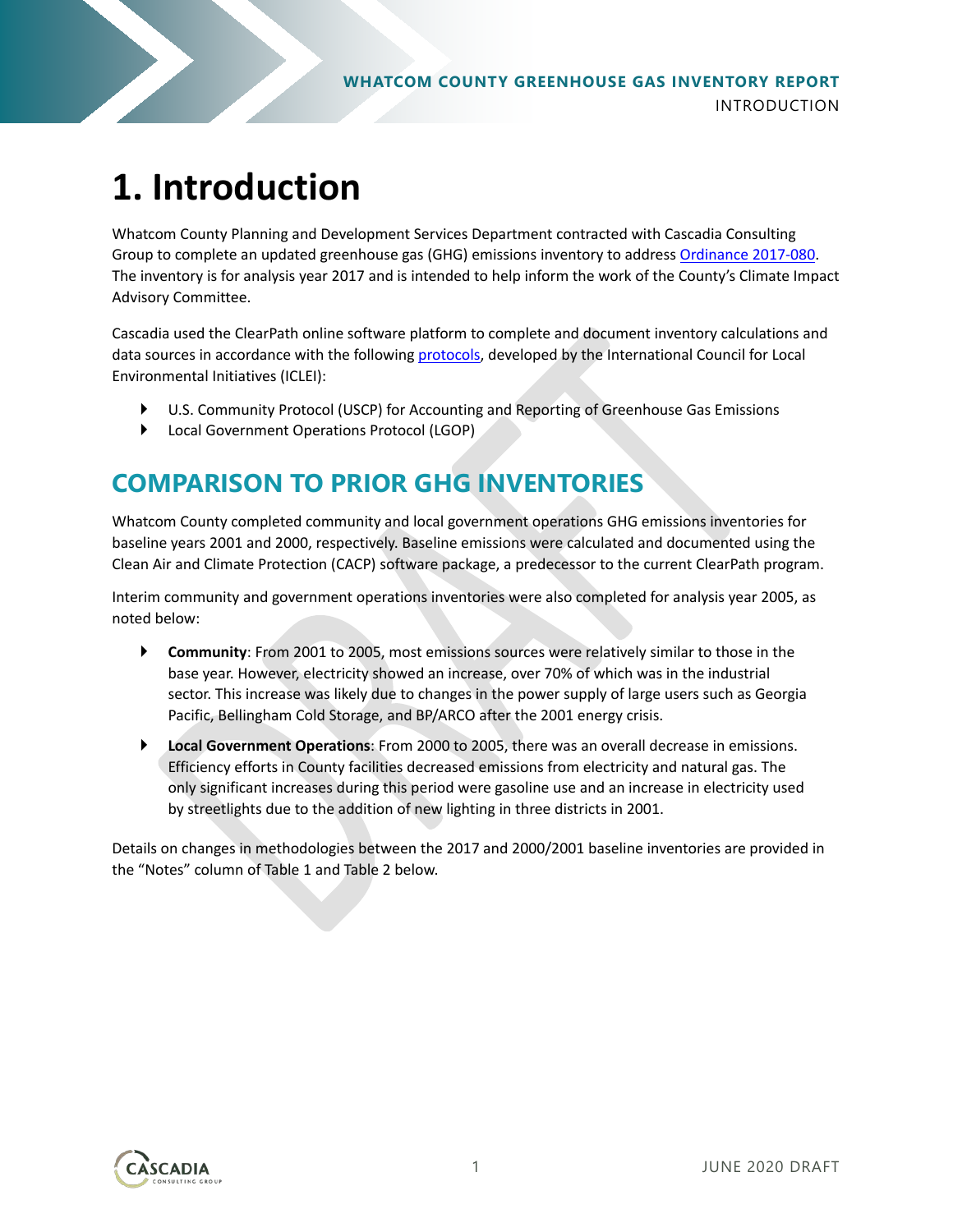

#### **Table 1. Community Inventory Summary 2001–2017**

| <b>COUNTYWIDE</b><br><b>COMMUNITY INVENTORY</b>                                                  | 2001                     | 2017        | % change                                                                                                                    | <b>Notes</b>                                                                                                                                                                                                                                                                                                                            |  |
|--------------------------------------------------------------------------------------------------|--------------------------|-------------|-----------------------------------------------------------------------------------------------------------------------------|-----------------------------------------------------------------------------------------------------------------------------------------------------------------------------------------------------------------------------------------------------------------------------------------------------------------------------------------|--|
| <b>Population</b>                                                                                | 170,980                  | 216,300     | $+27%$                                                                                                                      | Washington State Office of Financial                                                                                                                                                                                                                                                                                                    |  |
| <b>Residential households</b>                                                                    | 75,740                   | 96,271      | $+27%$                                                                                                                      | Management population data                                                                                                                                                                                                                                                                                                              |  |
| <b>Total emissions, in metric</b><br>tons of carbon dioxide<br>equivalent (MT CO <sub>2</sub> e) | 2,750,728                | 7,862,305   | +286%                                                                                                                       | See explanations below:                                                                                                                                                                                                                                                                                                                 |  |
| <b>Residential Energy</b>                                                                        | 593,652                  | 607,242     | $+2%$                                                                                                                       | Emissions from propane use in 2001 were<br>estimated based on data provided by<br>vendors; 2017 uses scaled Census data.                                                                                                                                                                                                                |  |
| <b>Commercial Energy</b>                                                                         | 416,157                  | 483,107     | $+16%$                                                                                                                      | Same methodology used.                                                                                                                                                                                                                                                                                                                  |  |
| <b>Industrial Energy</b>                                                                         | 678,549                  | 878,371     | +129%                                                                                                                       | Same methodology used.                                                                                                                                                                                                                                                                                                                  |  |
| <b>Transportation</b>                                                                            | 921,775                  | 1,036,819   | $+12%$                                                                                                                      | 2000 inventory used Highway<br>Performance Monitoring System data,<br>and 2017 inventory used data from<br>WCOG's Travel Demand Model. 2017<br>inventory includes emissions from<br>aviation, rail, vessels, ferry, and public<br>transit.                                                                                              |  |
| <b>Waste</b>                                                                                     | (20, 319)                | 88,631      | +536%                                                                                                                       | 2000 inventory stated, "The net result is<br>that a little bit more $CO2e$ is buried and<br>trapped in the landfill than is added to<br>the atmosphere." 2017 inventory includes<br>emissions from closed landfills in<br>Whatcom County as well as emissions<br>from the transportation and processing of<br>waste outside the county. |  |
| <b>Agriculture</b>                                                                               | 160,915                  | 424,380     | 2001 inventory only included cattle<br>$+164%$<br>farming emissions.                                                        |                                                                                                                                                                                                                                                                                                                                         |  |
| <b>Industrial point source</b><br>emissions                                                      |                          | 4,138,650   | Industrial point source emissions were not<br>N/A<br>included in 2001 inventory (reporting was<br>not required until 2010). |                                                                                                                                                                                                                                                                                                                                         |  |
| <b>Process &amp; fugitive</b><br>emissions                                                       | $\overline{\phantom{a}}$ | 137,202     | N/A                                                                                                                         | Process and fugitive emissions were not<br>included in 2001 inventory.                                                                                                                                                                                                                                                                  |  |
| <b>Upstream impacts of</b><br><b>activities</b>                                                  |                          | 58,843      | N/A                                                                                                                         | Upstream impacts of activities were not<br>included in 2001 inventory.                                                                                                                                                                                                                                                                  |  |
| <b>Water &amp; wastewater</b>                                                                    | $\overline{\phantom{m}}$ | 9,060       | N/A                                                                                                                         | Wastewater emissions were not included<br>in 2001 inventory.                                                                                                                                                                                                                                                                            |  |
| <b>Emissions and removals</b><br>from trees                                                      | $\overline{\phantom{a}}$ | (3,964,569) | N/A                                                                                                                         | Emissions and removals from trees were<br>not included in 2001 inventory. Net<br>removal not included in 2017 total above.                                                                                                                                                                                                              |  |

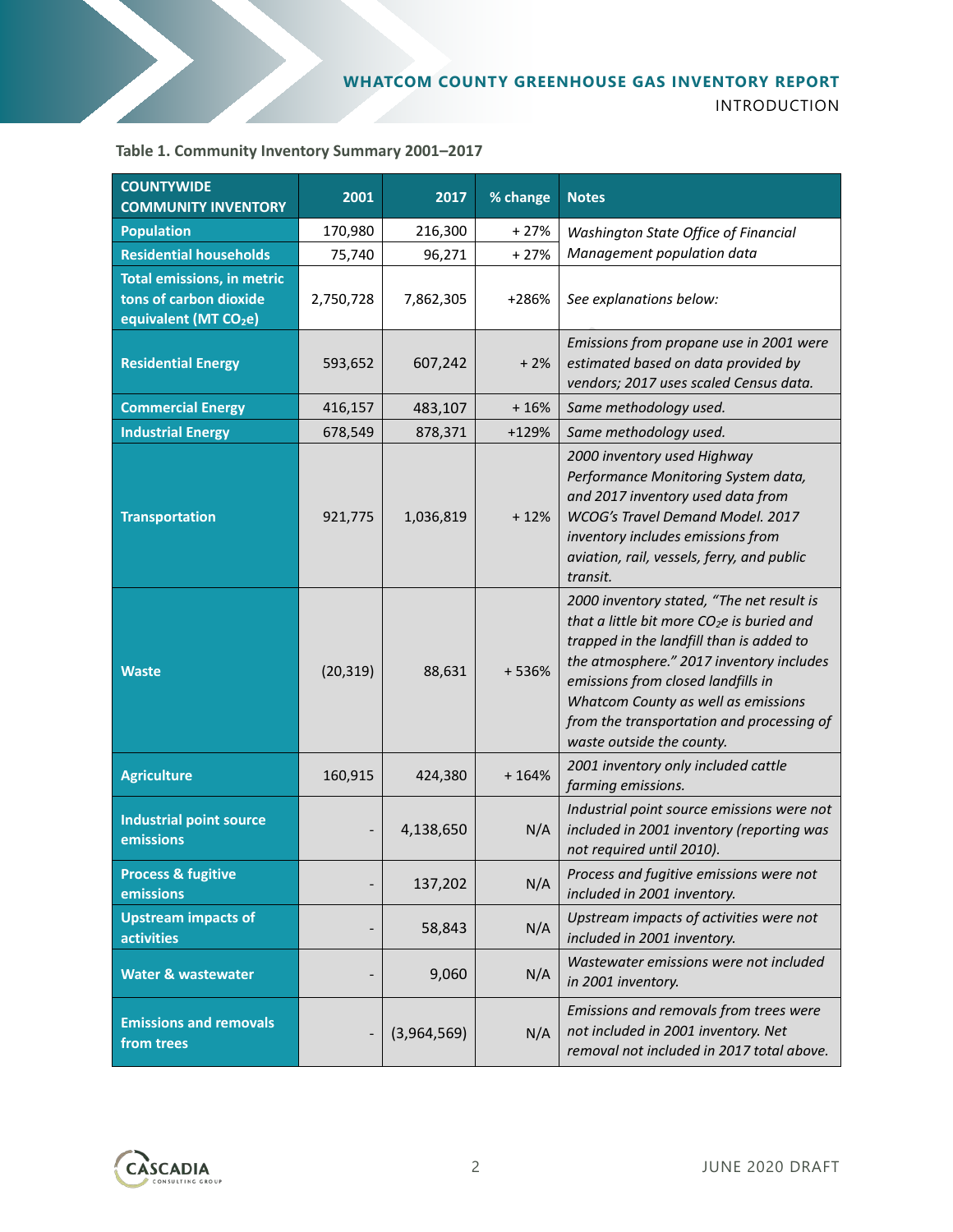| <b>LOCAL GOVERNMENT</b><br><b>OPERATIONS INVENTORY</b> | 2000   | 2017  | % change<br><b>Notes</b>                                                                                                                                                                              |                                                                                                                                                                                                                                                                                                                             |
|--------------------------------------------------------|--------|-------|-------------------------------------------------------------------------------------------------------------------------------------------------------------------------------------------------------|-----------------------------------------------------------------------------------------------------------------------------------------------------------------------------------------------------------------------------------------------------------------------------------------------------------------------------|
| <b>Total emissions (MT CO<sub>2</sub>e)</b>            | 10,318 | 9,950 | $-4%$                                                                                                                                                                                                 | See explanations below:                                                                                                                                                                                                                                                                                                     |
| <b>Buildings &amp; facilities</b>                      | 4,510  | 3,919 | $-13%$                                                                                                                                                                                                | Electricity and natural gas consumption<br>data provided by County staff in 2017;<br>the data were provided directly by<br>utilities in 2000.                                                                                                                                                                               |
| <b>Vehicle fleet</b>                                   | 3,943  | 3,187 | Fuel consumption (gallons of diesel and<br>gasoline) data were provided by County<br>staff in 2017; the 2000 inventory used<br>$-19%$<br>fuel prices and total spend to estimate<br>fuel consumption. |                                                                                                                                                                                                                                                                                                                             |
| <b>Streetlights</b>                                    | 59     | 66    | $+12%$                                                                                                                                                                                                | Electricity consumption data provided by<br>County staff in 2017; the data were<br>provided directly by utilities in 2000.                                                                                                                                                                                                  |
| <b>Employee commute</b>                                | 1,849  | 870   | $-53%$                                                                                                                                                                                                | Commute Trip Reduction survey results<br>were used to estimate commutes for<br><b>Courthouse and Northwest Annex</b><br>employees for the 2000 inventory. In the<br>absence of similar data for 2017,<br>employee counts and total mileage from<br>office to home were used to estimate<br>commutes for the 2017 inventory. |
| <b>Waste</b>                                           | $-42$  | 1,874 | $+4,562%$                                                                                                                                                                                             | 2000 inventory stated, "The net result is<br>that a little bit more $CO2e$ is buried and<br>trapped in the landfill than is added to<br>the atmosphere." 2017 inventory<br>includes emissions from Whatcom<br>County's closed landfills.                                                                                    |
| <b>Process &amp; fugitive</b><br>emissions             |        | 34    | N/A                                                                                                                                                                                                   | Process and fugitive emissions were not<br>included in 2000 inventory.                                                                                                                                                                                                                                                      |

**Table 2. Local Government Operations Inventory Summary 2000-2017**

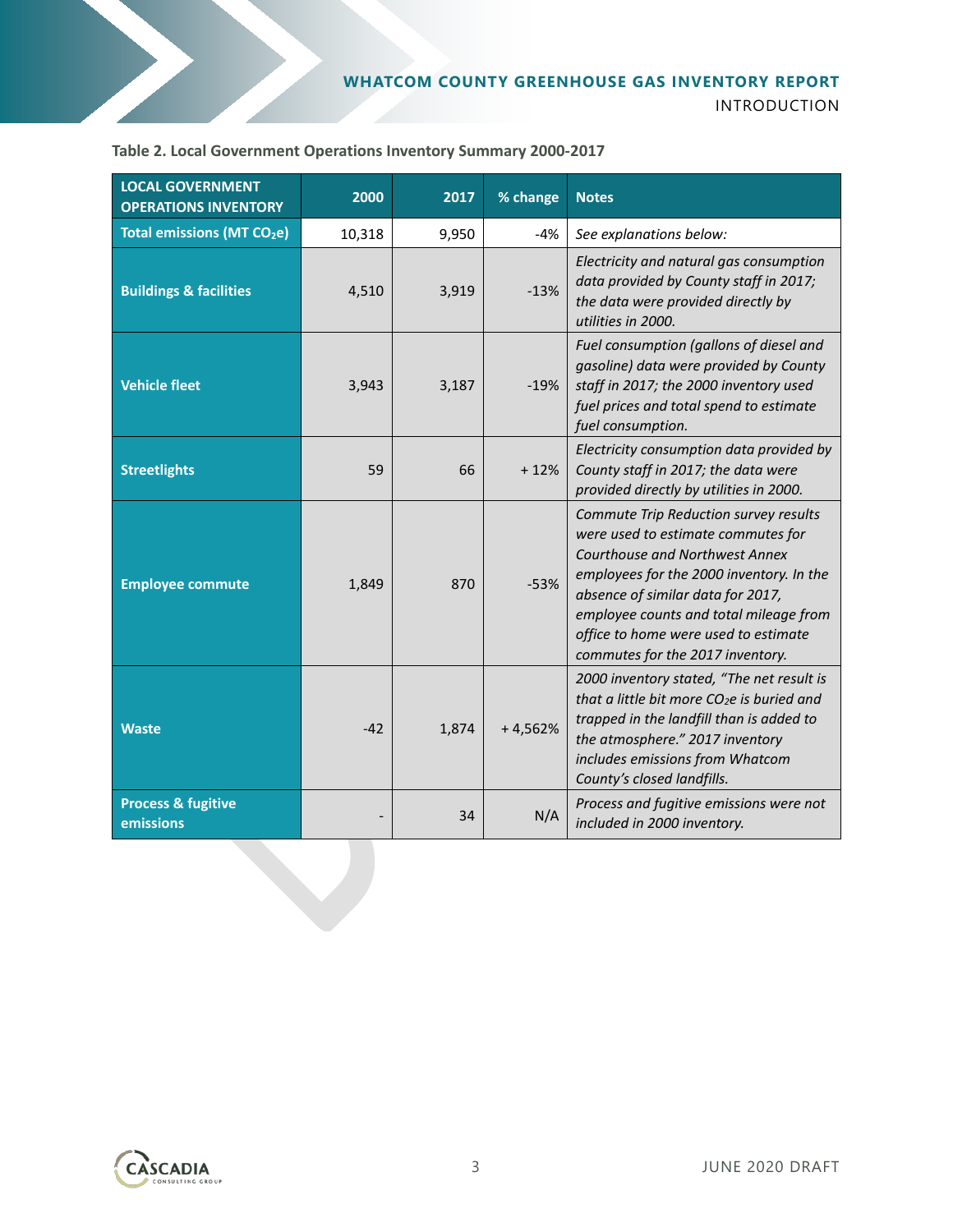## **2. Emissions Factors**

Emissions factors are numerical values for determining an amount of a greenhouse gas emitted on a per-unit activity basis (e.g., metric tons of carbon dioxide emitted per million BTUs of coal combusted, or metric tons of CO<sub>2</sub> emitted per kilowatt-hour of electricity consumed).

Cascadia entered the emissions factors below as "Factor Sets" in ClearPath and used them to complete the communitywide and local government operations inventories. In addition to these emissions factors, some calculations relied on emissions factors built into ClearPath or other calculation tools, as indicated in this report where applicable.

### **TRANSPORTATION**

| <b>GASOLINE</b>         |   | <b>Passenger</b>                                                          |                                |                                                                |                    | <b>Paratransit</b> |                   |  |
|-------------------------|---|---------------------------------------------------------------------------|--------------------------------|----------------------------------------------------------------|--------------------|--------------------|-------------------|--|
|                         |   | <b>Vehicle</b>                                                            | <b>Light Truck</b>             | <b>Heavy Truck</b>                                             | <b>Transit Bus</b> | <b>Bus</b>         | <b>Motorcycle</b> |  |
| <b>MPG</b>              |   | 24.215                                                                    | 17.524                         | 5.3600                                                         | N/A                | 8.3828             | 43.953            |  |
| $g$ CH <sub>4</sub> /mi |   | 0.0054                                                                    | 0.0084                         | 0.0329                                                         | N/A                | 0.0333             | 0.0672            |  |
| g N <sub>2</sub> O/mi   |   | 0.0018                                                                    | 0.0018                         | 0.0084                                                         | N/A                | 0.0134             | 0.0069            |  |
| <b>DIESEL</b>           |   | <b>Passenger</b>                                                          |                                |                                                                |                    | <b>Paratransit</b> |                   |  |
|                         |   | <b>Vehicle</b>                                                            | <b>Light Truck</b>             | <b>Heavy Truck</b>                                             | <b>Transit Bus</b> | <b>Bus</b>         | <b>Motorcycle</b> |  |
| <b>MPG</b>              |   | 24.215                                                                    | 13.810                         | 6.0600                                                         | 4.8435             | N/A                | N/A               |  |
| $g$ CH <sub>4</sub> /mi |   | 0.0302                                                                    | 0.0290                         | 0.0095                                                         | 0.0051             | N/A                | N/A               |  |
| g N <sub>2</sub> O/mi   |   | 0.0192                                                                    | 0.0214                         | 0.0431                                                         | 0.0048             | N/A                | N/A               |  |
|                         | ▶ | 2017 Climate Registry - Default Emissions Factors                         |                                |                                                                |                    |                    |                   |  |
|                         | ▶ | USEPA Table 4-23: Average Fuel Efficiency of U.S. Light Duty Vehicles     |                                |                                                                |                    |                    |                   |  |
|                         | ▶ | USEPA Table 4-22: Energy Intensity of Light Duty Vehicles and Motorcycles |                                |                                                                |                    |                    |                   |  |
| <b>Data</b>             | ▶ | USEPA Emission Factors for Greenhouse Gas Inventories (Mar 26, 2020)      |                                |                                                                |                    |                    |                   |  |
| <b>Sources</b>          | ▶ |                                                                           | U.S. Community Protocol (USCP) |                                                                |                    |                    |                   |  |
|                         |   |                                                                           |                                | Whatcom Transit Authority - 2017 Annual Performance Report     |                    |                    |                   |  |
|                         |   |                                                                           |                                | Whatcom Transit Authority - 2017-2022 Transit Development Plan |                    |                    |                   |  |

#### **2017 Factor Set (Multiple Sources)**

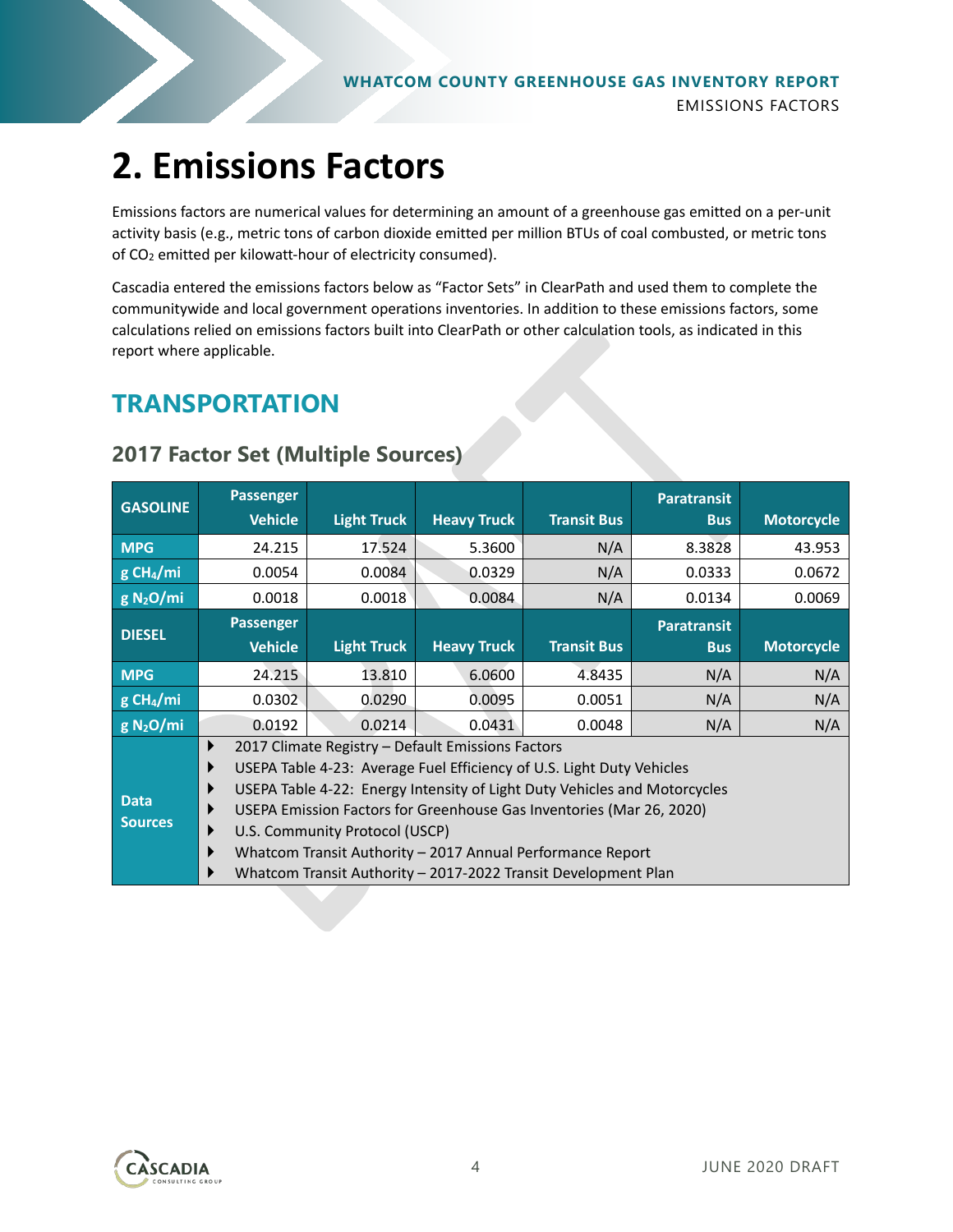### **WASTE CHARACTERIZATION**

| <b>WA Department of Ecology</b><br><b>Waste Characterization Studies</b> | 2015-2016 Overall                                                                                           | <b>2015-2016 Commercial</b> |  |
|--------------------------------------------------------------------------|-------------------------------------------------------------------------------------------------------------|-----------------------------|--|
| <b>Mixed MSW</b>                                                         | 66.6%                                                                                                       | 61.9%                       |  |
| <b>Newspaper</b>                                                         | 0.6%                                                                                                        | 0.8%                        |  |
| <b>Office Paper</b>                                                      | 0.4%                                                                                                        | 0.3%                        |  |
| <b>Corrugated Cardboard</b>                                              | 3.4%                                                                                                        | 4.5 %                       |  |
| <b>Magazines / Third Class Mail</b>                                      | 0.1%                                                                                                        | 0.1%                        |  |
| <b>Food Scraps</b>                                                       | 20.6%                                                                                                       | 26.3%                       |  |
| <b>Grass</b>                                                             | 0.0%                                                                                                        | 0.0%                        |  |
| <b>Leaves</b>                                                            | 3.9%                                                                                                        | 3.7%                        |  |
| <b>Branches</b>                                                          | 1.5%                                                                                                        | 0.1%                        |  |
| <b>Dimensional Lumber</b>                                                | 2.9%                                                                                                        | 2.3%                        |  |
| <b>Data Source</b>                                                       | Washington State Department of Ecology, 2015-2016<br>▶<br>Washington Statewide Waste Characterization Study |                             |  |

### **GRID ELECTRICITY**

|                         | <b>PSE Emissions Factor 2017</b>                           | <b>BPA Emissions Factor 2017</b>                                                                                                            |
|-------------------------|------------------------------------------------------------|---------------------------------------------------------------------------------------------------------------------------------------------|
| $CO2$ lbs/MWh           | 1,073.57                                                   | 42.55                                                                                                                                       |
| CH <sub>4</sub> lbs/GWh | 60.24                                                      |                                                                                                                                             |
| $N2O$ lbs/GWh           | 14.66                                                      |                                                                                                                                             |
| <b>Data Sources</b>     | Puget Sound Energy 2017<br><b>Greenhouse Gas Inventory</b> | California Air Resources Board -<br>Asset Controlling Supplier - System<br>Emission Factors - Bonneville<br>Power Administration (BPA) 2017 |

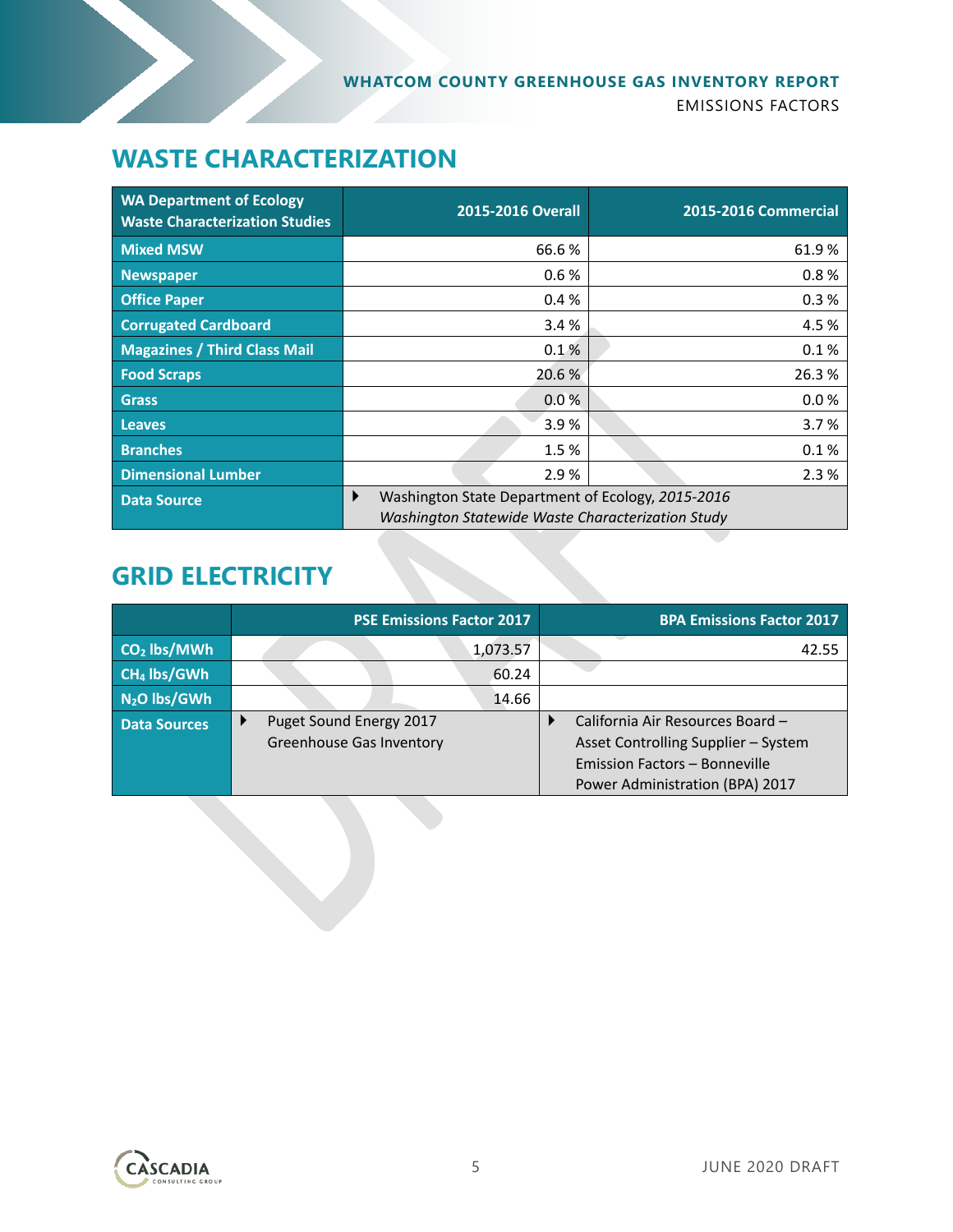

# **3. Community Inventory**

### **OVERVIEW**

As shown i[n Figure 1](#page-5-0) below, industrial point source emissions contribute more than half of Whatcom County's total communitywide greenhouse gas emissions (7,862,305 MT CO<sub>2</sub>e). Figure 2 shows the remaining portions of the communitywide inventory with industrial point sources excluded. GHG emissions from residential and commercial buildings and transportation compose the next largest portions of the county's emissions. Note that this total does not include net flux in emissions from trees and forests (described beginning on page [21\)](#page-20-0).

<span id="page-5-0"></span>**Figure 1. Whatcom County Communitywide GHG Emissions (metric tons CO<sub>2</sub>e)** 



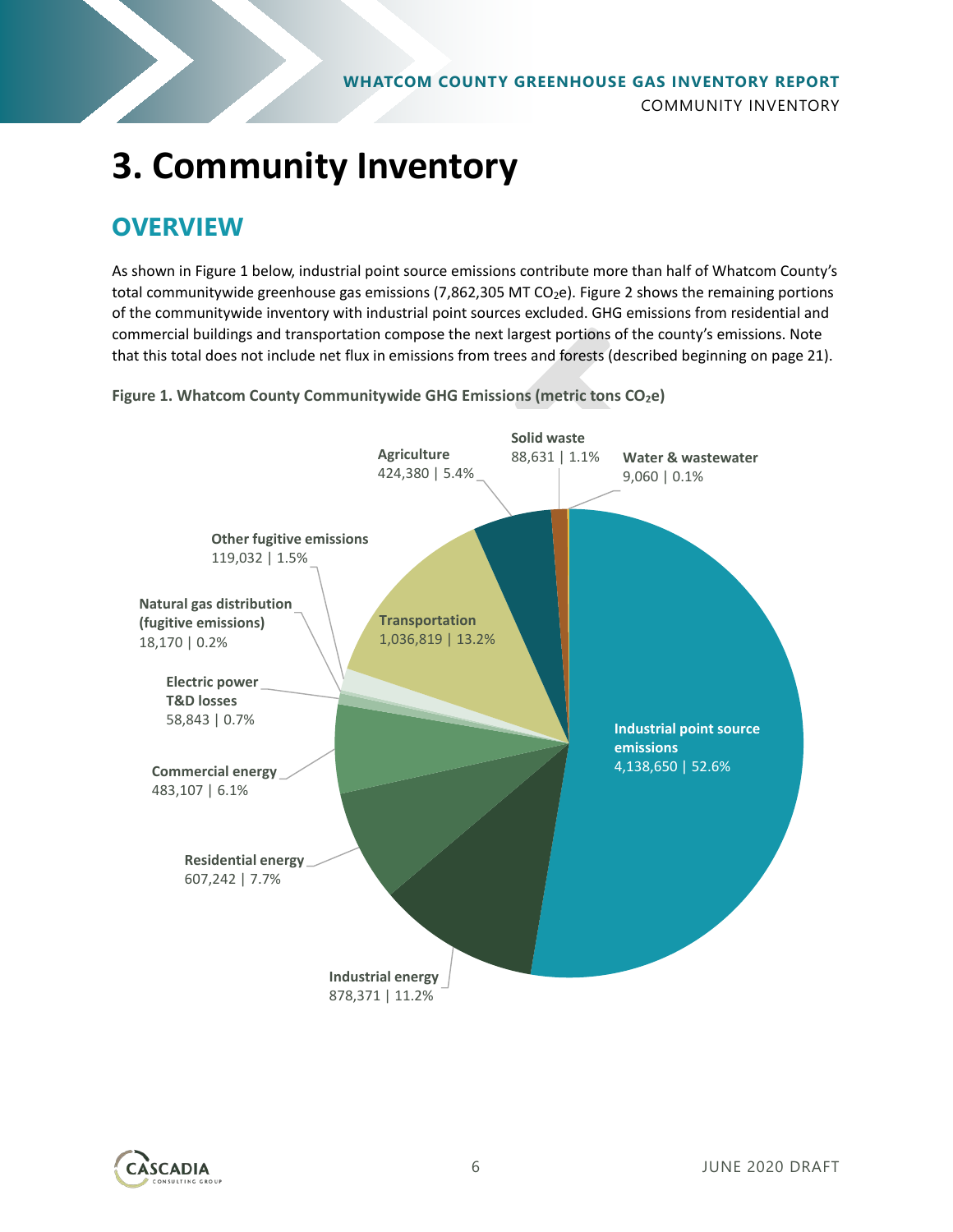

Figure 2. Communitywide GHG Emissions Excluding Industrial Point Source Emissions (metric tons CO<sub>2</sub>e)





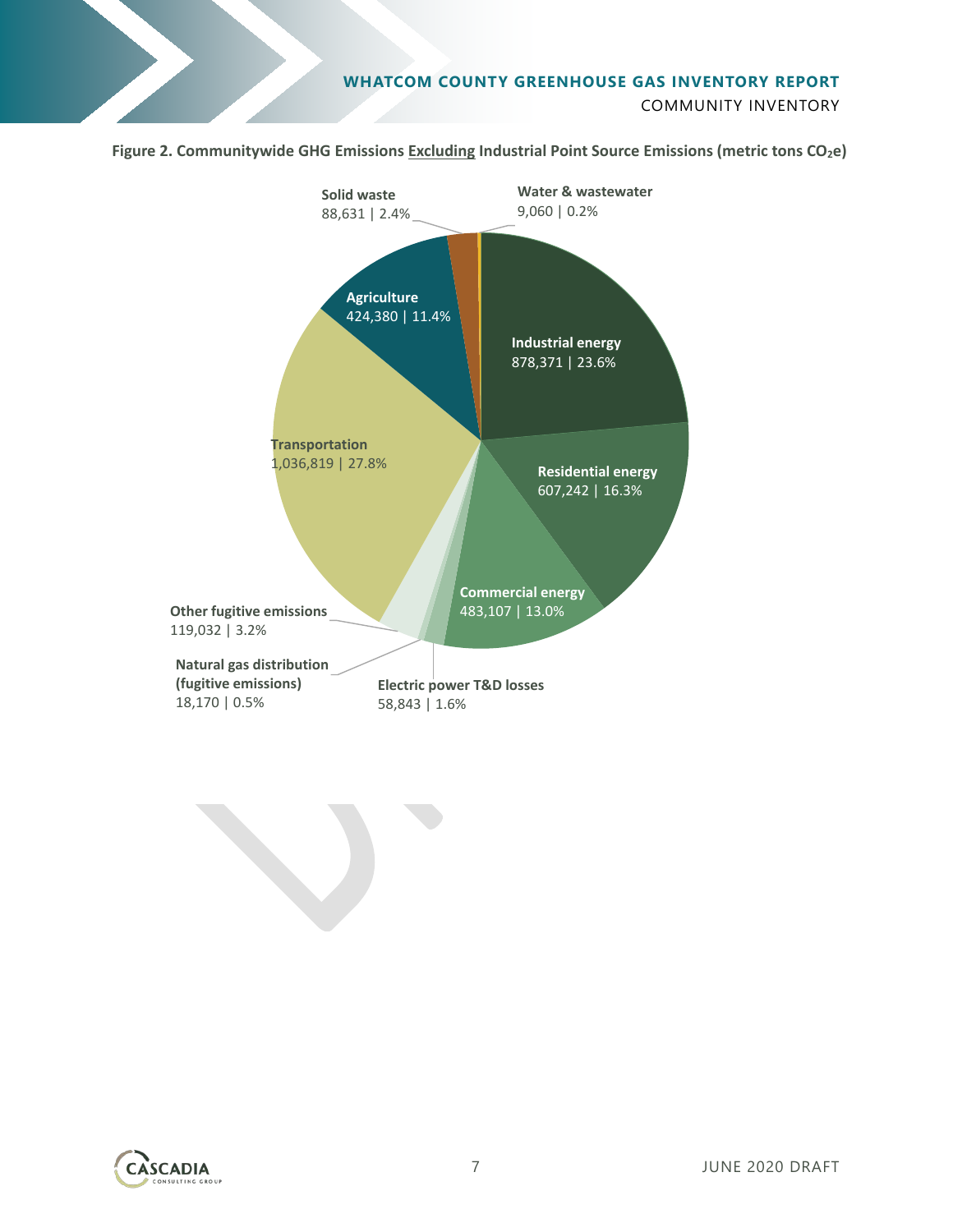### **INDUSTRIAL POINT SOURCE EMISSIONS**

The U.S. Environmental Protection Agency's Facility Level Information on Greenhouse Gases Tool (FLIGHT) provides information about greenhouse gas (GHG) emissions from large facilities in the U.S. that emit at least 25,000 MT CO<sub>2</sub>e per year. These facilities are required to report annual data about GHG emissions to USEPA as part of the Greenhouse Gas Reporting Program. [Figure 3](#page-7-0) summarizes these emissions for facilities within Whatcom County by source type.

| <b>GHG emissions</b>     | 4,138,650 MT $CO2e$                                            |
|--------------------------|----------------------------------------------------------------|
| <b>Activity data</b>     | MT CO <sub>2</sub> e calculated and reported directly to USEPA |
| <b>Emission factors</b>  | MT CO <sub>2</sub> e calculated and reported directly to USEPA |
| Data sources             | USEPA's FLIGHT Tool (http://ghgdata.epa.gov/ghgp)              |
| <b>Accounting method</b> | USCP BE.8.1                                                    |

<span id="page-7-0"></span>



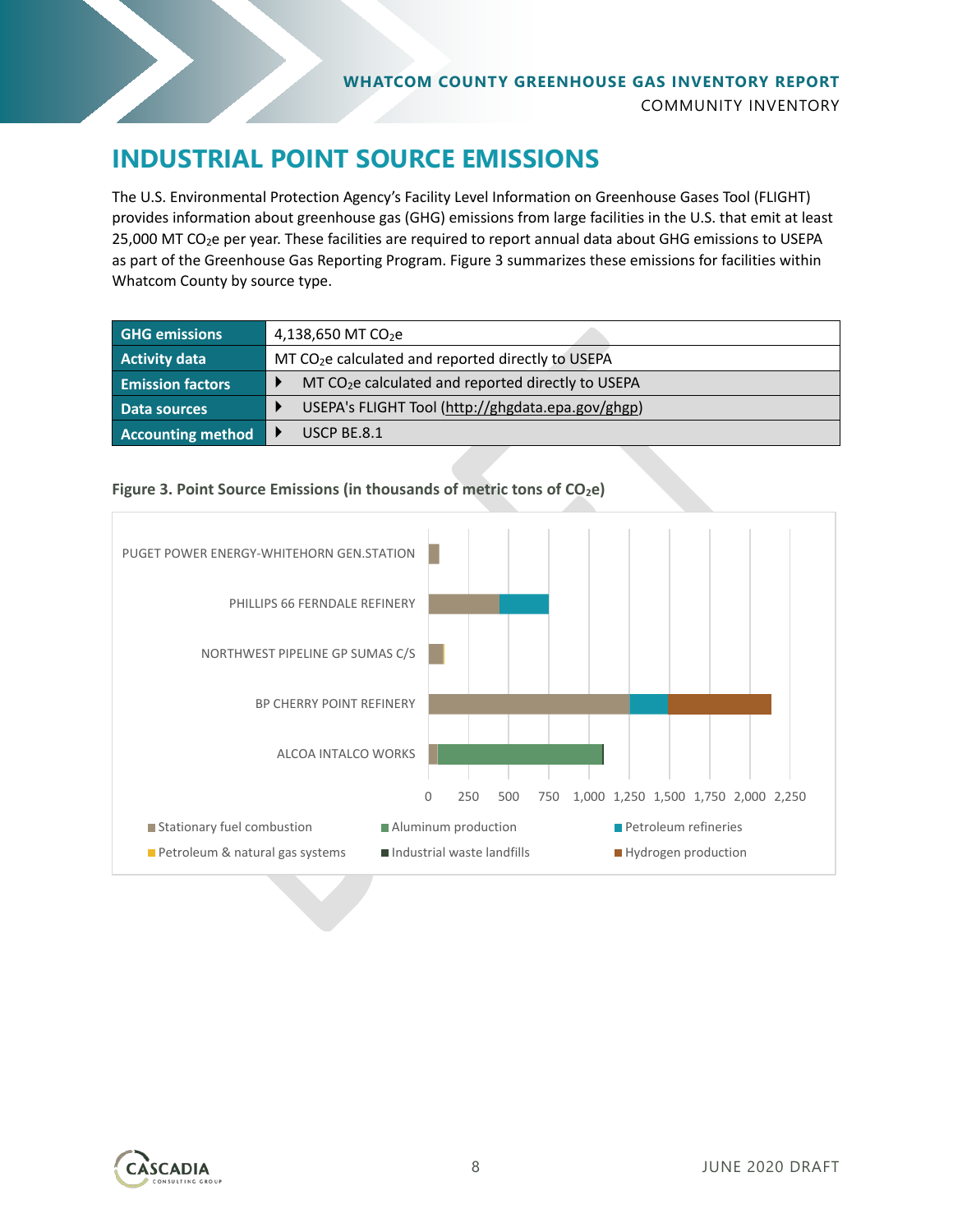

### **BUILT ENVIRONMENT**

In the context of this inventory, the "built environment" refers to emissions from:

- Grid electricity consumption
- Electric power transmission and distribution (T&D) losses
- Natural gas consumption and fugitive emissions associated with natural gas distribution
- Other stationary fuel consumption (e.g., propane, kerosene, fuel oil)
- Other process and fugitive emissions (e.g., refrigerants)

Together, the built environment produce greenhouse gas emissions in the amount of 2,164,765 metric tons of  $CO<sub>2</sub>e$ . As shown i[n Figure 4,](#page-8-0) electricity consumption makes up over 60% of emissions from the built environment. The Industrial sector is the largest consumer of energy—from both electricity and natural gas followed by the Residential sector, and then the Commercial sector. Industrial electricity and natural gas consumption is divided into "Industrial" for the customers of each utility and "Industrial (transport)," which covers the following:

- **Electricity**: Puget Sound Energy (PSE) uses the category "Industrial Transportation" to describe three large users that purchase their own power. PSE provides delivery service only to these "retail wheeling" customers. Because these users procure power from other sources, the actual emissions profile is unknown. Cascadia used PSE's emission factors to estimate these emissions for consistency.
- **Natural gas**: Similarly, Cascade Natural Gas Corporation delivers natural gas to "Noncore Transport" customers who purchase gas from other sources but pay CNG for the transportation of their gas.



<span id="page-8-0"></span>**Figure 4. Whatcom County Built Environment Emissions (in metric tons of CO<sub>2</sub>e)** 

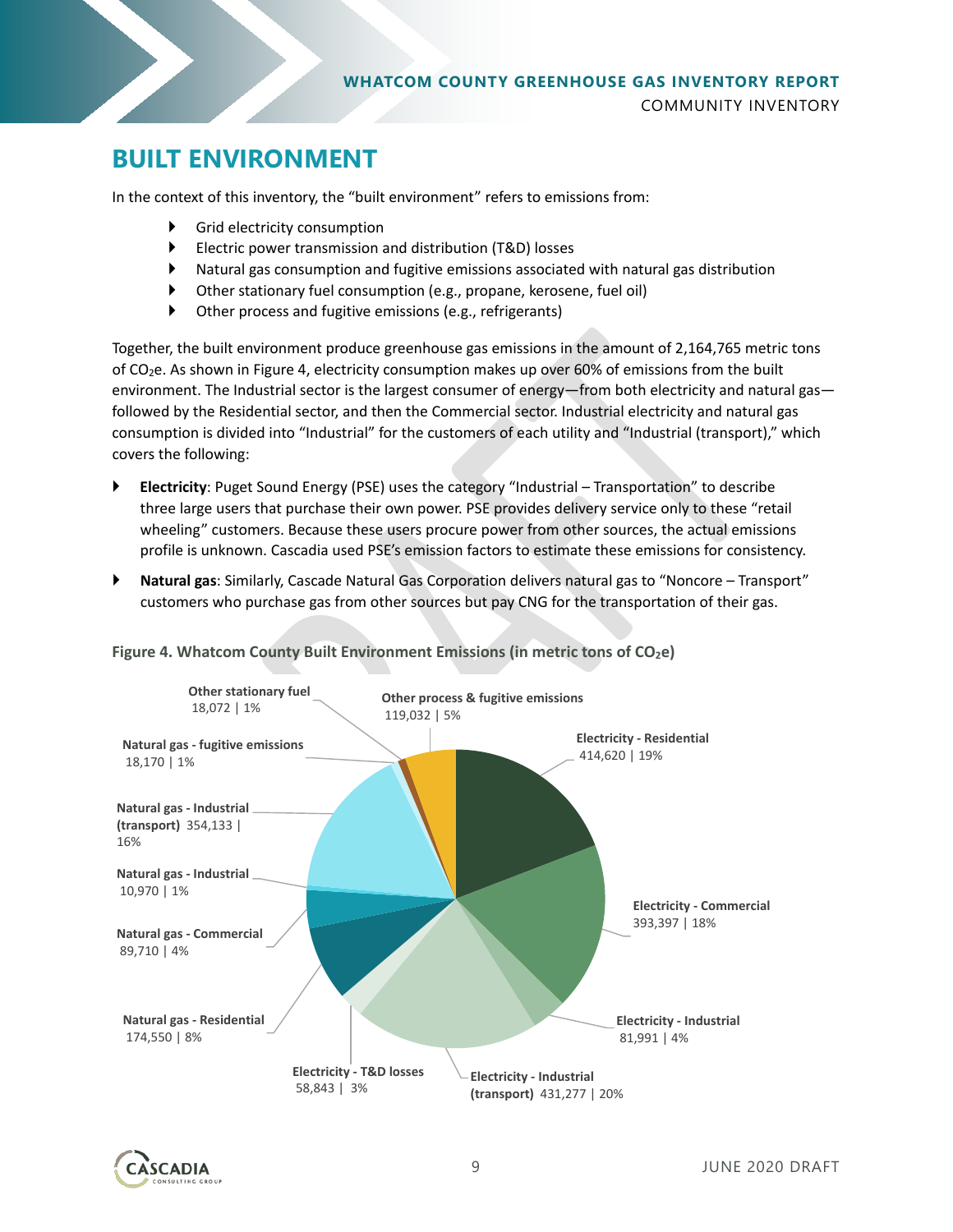

### **Grid Electricity**

Puget Sound Energy provides the majority of electricity to Whatcom County. In addition, Whatcom Public Utility District provides electricity to three customers, and the cities of Blaine and Sumas provide electricity within their jurisdictions. Whatcom PUD and the two cities purchase energy from the Bonneville Power Administration (BPA).

|                                      | <b>Residential</b>                    | <b>Commercial</b> | <b>Industrial</b> |  |
|--------------------------------------|---------------------------------------|-------------------|-------------------|--|
| GHG emissions (MT CO <sub>2</sub> e) | 414,620                               | 393,397           | 513,268           |  |
| <b>Activity data (kWh)</b>           | 939,114,486                           | 784,414,150       | 1,248,897,090     |  |
|                                      | PSE Emissions Factor 2017             |                   |                   |  |
| <b>Emission factors</b>              | <b>BPA Emissions Factor 2017</b>      |                   |                   |  |
|                                      | <b>Puget Sound Energy</b>             |                   |                   |  |
| Data sources                         | Washington Fuel Mix Disclosure Report |                   |                   |  |
| <b>Accounting method</b>             | USCP BE.2.1                           |                   |                   |  |

### **Emissions from Electric Power Transmission & Distribution Losses**

Some electricity is lost to heat when transmitted through power lines. Cascadia estimated these losses using annual electricity consumption and emissions factors associated with PSE and BPA electricity providers.

| <b>GHG emissions</b>     | 58,843 MT CO <sub>2</sub> e           |  |
|--------------------------|---------------------------------------|--|
| Activity data            | 2,972,426 MWh                         |  |
| <b>Emission factors</b>  | <b>PSE Emissions Factor 2017</b>      |  |
|                          | <b>BPA Emissions Factor 2017</b>      |  |
|                          | <b>Puget Sound Energy</b>             |  |
| Data sources             | Washington Fuel Mix Disclosure Report |  |
| <b>Accounting method</b> | USCP BE.4.1                           |  |

#### **Natural Gas**

Cascade Natural Gas Corporation (Cascade or CNGC) provides natural gas within Whatcom County. Cascade provided natural gas consumption data (in therms) for all of Whatcom County.

|                                           | <b>Residential</b>                                                                                    | <b>Commercial</b> | <b>Industrial</b> |
|-------------------------------------------|-------------------------------------------------------------------------------------------------------|-------------------|-------------------|
| <b>GHG emissions (MT CO<sub>2</sub>e)</b> | 174,550                                                                                               | 89,710            | 365,103           |
| <b>Activity data (therms)</b>             | 32,818,412                                                                                            | 16,867,000        | 68,790,641        |
| <b>Emission factors</b>                   | ClearPath: 53.02 kg CO <sub>2</sub> , 0.005 kg CH <sub>4</sub> , 0.0001 kg N <sub>2</sub> O per MMBtu |                   |                   |
| Data sources                              | Cascade Natural Gas Corporation                                                                       |                   |                   |
| <b>Accounting method</b>                  | USCP BE.1.1                                                                                           |                   |                   |

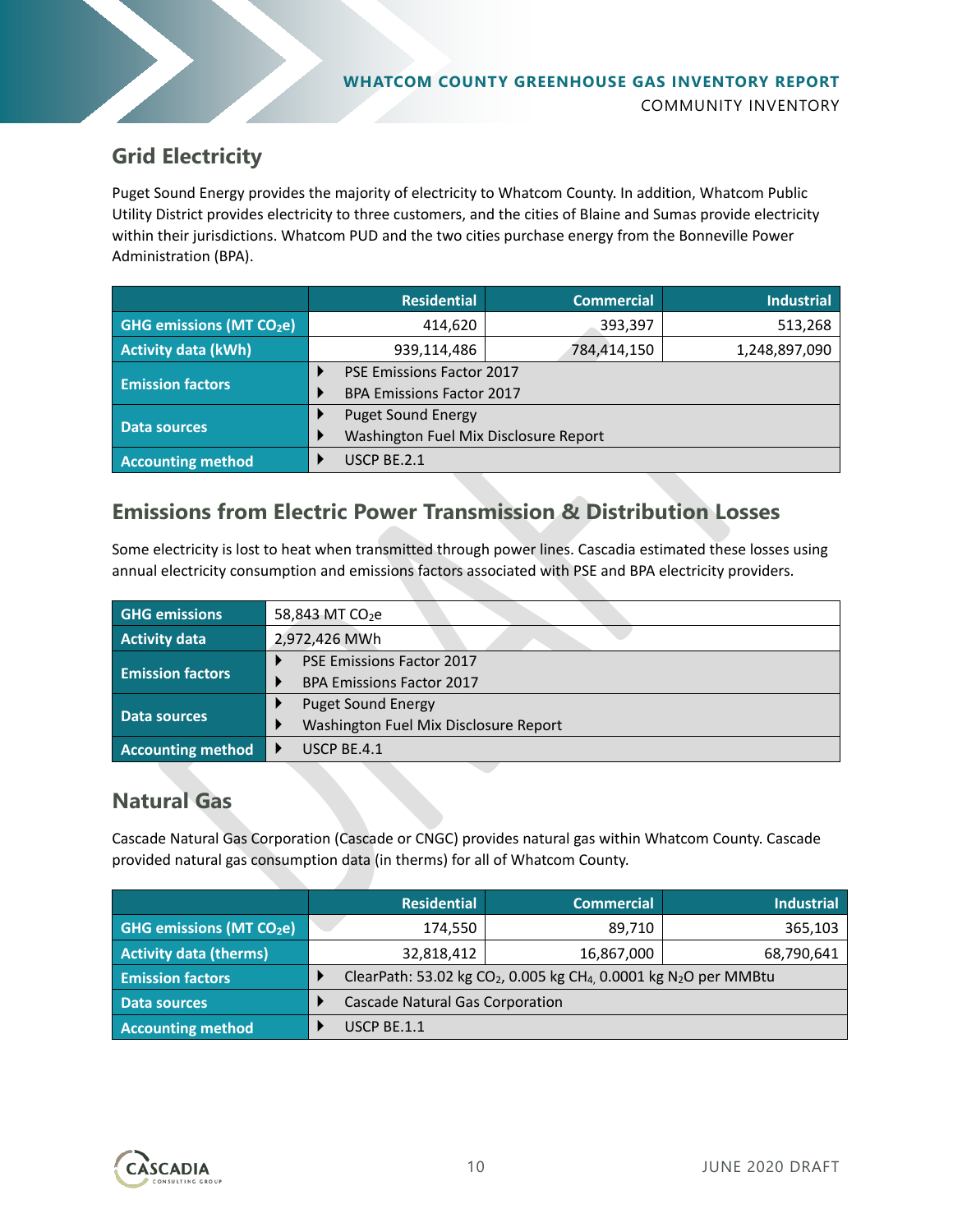

### **Fugitive Emissions from Natural Gas Distribution**

Cascadia calculated fugitive emissions related to leakage in the local natural gas distribution system based on the total quantity of natural gas consumed and assumed leakage rate (default value = 0.3%).

| <b>GHG emissions</b>     | 18,170 MT CO <sub>2</sub> e     |  |  |
|--------------------------|---------------------------------|--|--|
| <b>Activity data</b>     | 118,476,053 therms              |  |  |
| <b>Emission factors</b>  | USCP Table B.1; B.3             |  |  |
| Data sources             | Cascade Natural Gas Corporation |  |  |
| <b>Accounting method</b> | USCP BE.5.1                     |  |  |

### **Other Stationary Fuel Combustion**

Due to the nature of the distribution process (which involves multiple private suppliers), local data on other stationary fuel use were not available.

- **Residential** Emissions from the combustion of propane, wood, and kerosene were estimated using Census home heating fuel data as well as data from the U.S. Energy Information Administration. This estimation method will not reflect changes that may be induced by local climate protection efforts between inventory years. Further, this method does not include households that use a fuel source for back-up heating, cooking, or other end uses, which may underestimate total use.
- **Commercial** Per the USCP, commercial fuel oil use should only be estimated in communities where commercial fuel oil use is widespread. For many communities in the southern and western portions of the United States, commercial fuel oil use is considered likely insignificant. As such, commercial fuel oil is not included in this inventory.
- **Industrial** Emissions from stationary fuel combustion for the industrial sector are included in the "Industrial Point Source Emissions" section above.

|                                           |             | <b>Residential</b>                                                                                                | <b>Commercial</b>                                                                                                                                                                                                                                                         | <b>Industrial</b> |
|-------------------------------------------|-------------|-------------------------------------------------------------------------------------------------------------------|---------------------------------------------------------------------------------------------------------------------------------------------------------------------------------------------------------------------------------------------------------------------------|-------------------|
| <b>GHG emissions (MT CO<sub>2</sub>e)</b> |             | 18,072                                                                                                            | N/A                                                                                                                                                                                                                                                                       | N/A               |
| <b>Activity data (MMBtu)</b>              |             | 409,416                                                                                                           | N/A                                                                                                                                                                                                                                                                       | N/A               |
| <b>Emission factors</b>                   | ▶<br>▶<br>▶ | 0.0010989 kg N <sub>2</sub> O/MMBtu<br>$0.0042$ kg N <sub>2</sub> O/MMBtu<br>0.00074074 kg N <sub>2</sub> O/MMBtu | <b>Propane</b> – ClearPath: 61.46 kg CO <sub>2</sub> /MMBtu; 0.010989 kg CH <sub>4</sub> /MMBtu;<br>Wood - ClearPath: 93.8 kg $CO2/MMBtu$ ; 0.316 kg CH <sub>4</sub> /MMBtu;<br>Kerosene – ClearPath: 75.2 kg CO <sub>2</sub> /MMBtu; 0.011111 kg CH <sub>4</sub> /MMBtu; |                   |
| <b>Data sources</b>                       | ▶<br>▶      | American Community Survey data, U.S. Census Bureau<br>U.S. Energy Information Administration                      |                                                                                                                                                                                                                                                                           |                   |
| <b>Accounting method</b>                  |             | USCP BE.1.2                                                                                                       |                                                                                                                                                                                                                                                                           |                   |

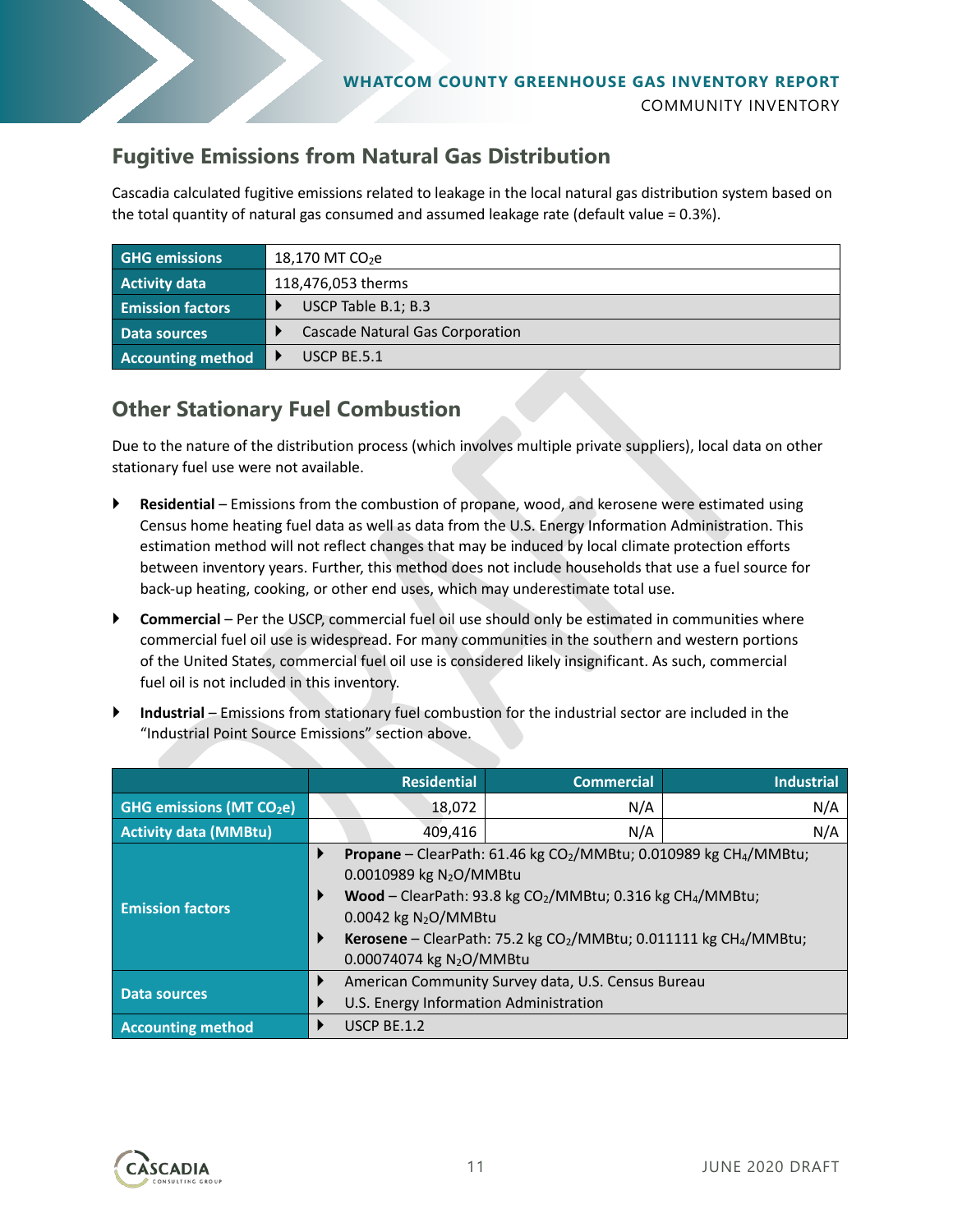

#### **Other Process & Fugitive Emissions**

Data on emissions from other processes and fugitive sources—including hydrofluorocarbons (HFCs), perfluorocarbons (PFCs), and sulfur hexafluoride (SF6)—are scarce at county and/or city scales. As such, Cascadia scaled national data from USEPA's *2017 Inventory of GHG Sources and Sinks* using Whatcom County's population as a proxy.

| <b>GHG emissions</b>     | 119,032 MT $CO2e$                                                     |  |  |
|--------------------------|-----------------------------------------------------------------------|--|--|
| <b>Activity data</b>     | 221,404 people in Whatcom County                                      |  |  |
| <b>Emission factors</b>  | USCP Table B.19; B.20                                                 |  |  |
| Data sources             | USEPA Inventory of U.S. Greenhouse Gas Emissions and Sinks: 1990-2017 |  |  |
| <b>Accounting method</b> | USCP BE.7.1. $A$                                                      |  |  |

### **TRANSPORTATION**

As shown i[n Figure 5](#page-11-0) below, emissions from on-road vehicles make up over 80% of Whatcom County's total transportation emissions. Emissions from off-road vehicles and vessels compose the next largest portions of the County's transportation emissions.

<span id="page-11-0"></span>**Figure 5. Whatcom County Transportation Emissions (in metric tons of CO2e)**

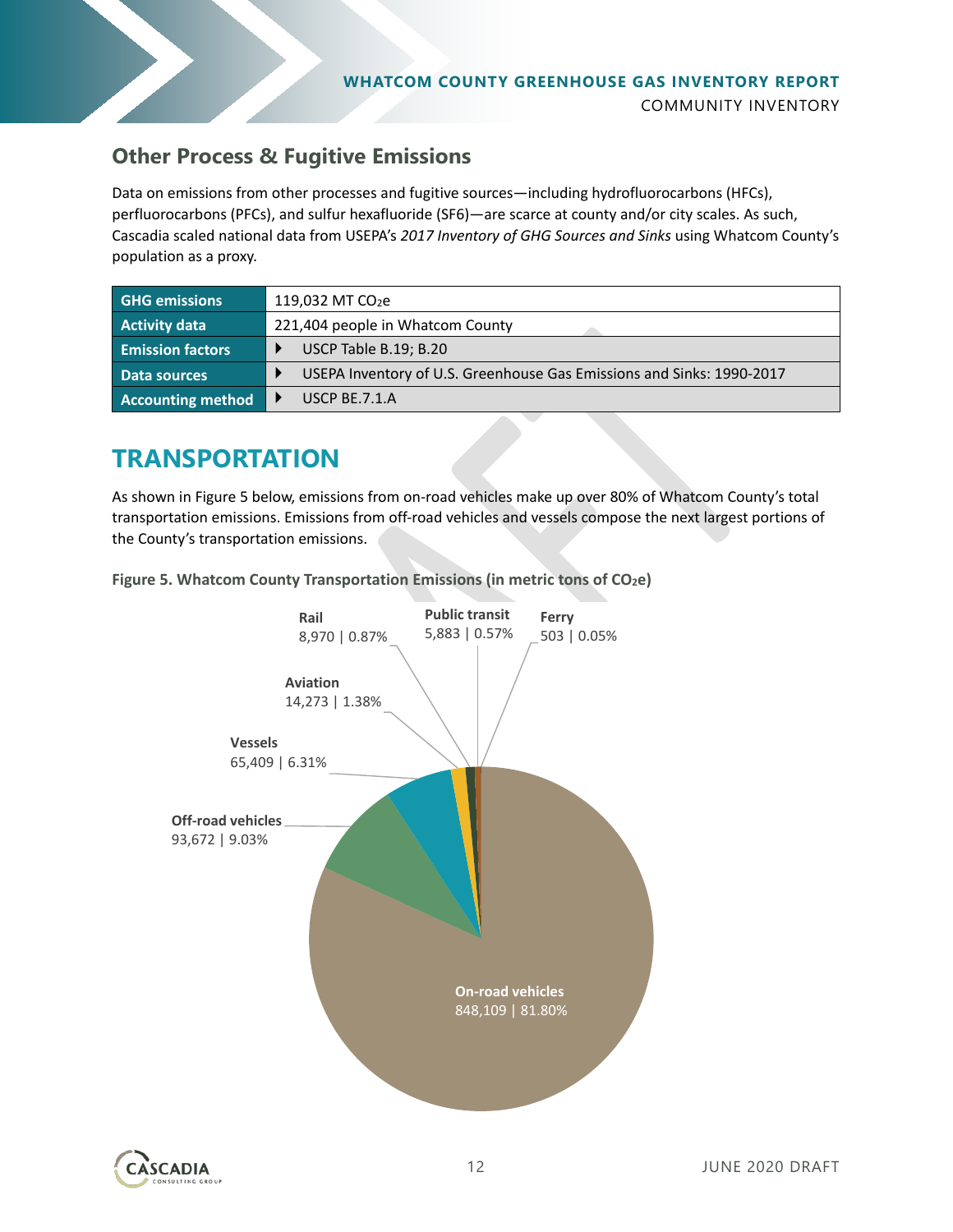

#### **On-Road Vehicles**

The Whatcom Council of Governments (WCOG) has developed and maintains a Regional Travel Demand Model (TDM) that simulates automobile and truck flows on regional highways and forecasts future demand. Data from WCOG's TDM were used to estimate on-road vehicle emissions for passenger and freight vehicles using gasoline or diesel fuel.

| <b>GHG emissions</b>     | 848,109 MT CO <sub>2</sub> e                                        |
|--------------------------|---------------------------------------------------------------------|
| <b>Activity data</b>     | 1,653,436,860 annual VMT                                            |
| <b>Emission factors</b>  | 2017 Factor set (multiple sources)                                  |
|                          | <b>PSE Emission Factor 2017</b>                                     |
| Data sources             | Whatcom Council of Government's (WCOG) Regional Travel Demand Model |
| <b>Accounting method</b> | USCP TR.1.B                                                         |

### **Off-Road Vehicles**

Cascadia used the USEPA's NONROAD model to estimate county-level fuel combustion emissions for agricultural, construction, commercial and industrial, lawn and garden, and recreational vehicles and equipment.

| <b>GHG emissions</b>    | 93,672 MT CO <sub>2</sub> e             |
|-------------------------|-----------------------------------------|
| <b>Activity data</b>    | N/A – calculated in USEPA NONROAD Model |
| <b>Emission factors</b> | N/A – calculated in USEPA NONROAD Model |
| Data sources            | USEPA NONROAD Model                     |
| Accounting method       | USCP TR.8                               |

#### **Vessels**

In the absence of locally sourced data, the Puget Sound Maritime Air Forum's *2016 Puget Sound Maritime Air Emissions Inventory* provided estimated emissions from ocean-going, harbor, and recreational vessels in Whatcom County. The maritime emissions inventory attributed ocean-going vessel emissions to Whatcom County based on routes within the county. Harbor vessel emissions were allocated equally among the four Northwest Clean Air Agency (NWCAA) counties of Island, San Juan, Skagit, and Whatcom. Recreational vessel emissions were attributed to Whatcom County based on data from port-owned marinas, private marinas, and marinas of other non-port, public entities.

| <b>GHG emissions</b>     | $65,409$ MT CO <sub>2</sub> e                    |
|--------------------------|--------------------------------------------------|
| <b>Activity data</b>     | $N/A$ – calculated as part of maritime inventory |
| <b>Emission factors</b>  | $N/A$ – calculated as part of maritime inventory |
| Data sources             | 2016 Puget Sound Maritime Emissions Inventory    |
| <b>Accounting method</b> | $N/A$ – calculated as part of maritime inventory |

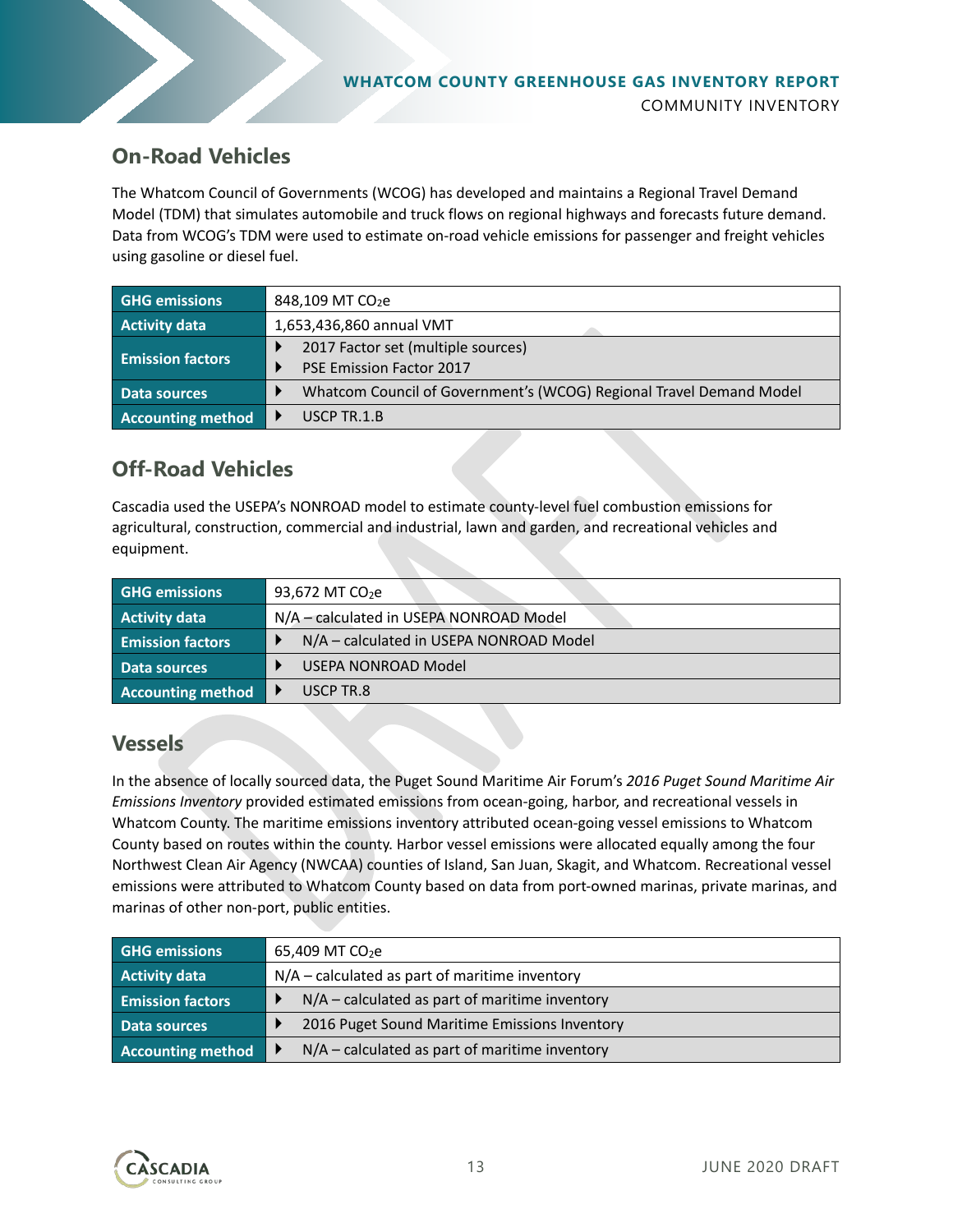

### **Rail**

In the absence of local data, Cascadia used information from Puget Sound Maritime Air Forum's *2005* and *2016 Puget Sound Maritime Air Emissions Inventories* to estimate emissions from freight rail (BNSF) for Whatcom County. Passenger rail (Amtrak) data were not available at the local level and are not included in this inventory; the Lake Whatcom Railway tourist attraction also is not included.

| <b>GHG emissions</b>     | 8,970 MT $CO2e$                                          |
|--------------------------|----------------------------------------------------------|
| Activity data            | $N/A$ – used previously calculated CO <sub>2</sub> e     |
| <b>Emission factors</b>  | $N/A$ – previously calculated CO <sub>2</sub> e          |
| Data sources             | 2005 & 2016 Puget Sound Maritime Air Emissions Inventory |
| <b>Accounting method</b> | $N/A$ – previously calculated CO <sub>2</sub> e          |

### **Aviation**

The Port of Bellingham provided fuel usage information for the Bellingham International Airport (BLI); fuel usage data for Whatcom County's smaller general aviation airports were not available. Command Aviation and Bellingham Aviation Services are BLI's two fuel providers. Cascadia then used the BLI Tourism Survey Report (prepared by the Center for Economic and Business Research) to estimate the local attribution percentage of emissions at 31%, based on the proportion of surveyed passengers who live in Whatcom County. Future GHG inventories conducted by BLI or the Port of Bellingham could be used to calculate aviation emissions for Whatcom County more precisely.

| <b>GHG emissions</b>     | 14,273 MT CO <sub>2</sub> e                                 |
|--------------------------|-------------------------------------------------------------|
| <b>Activity data</b>     | 135,867 gallons aviation gasoline (avgas)                   |
|                          | 4,646,012 gallons jet kerosene (Jet A)                      |
| <b>Emission factors</b>  | ClearPath: 8.54 kg $CO2e/gallon$ of aviation gasoline       |
|                          | ClearPath: 9.66 kg CO <sub>2</sub> e/gallon of jet kerosene |
| Data sources             | Port of Bellingham                                          |
| <b>Accounting method</b> | USCP TR.6.B                                                 |

### **Public Transit**

Whatcom Transportation Authority (WTA) provides public transportation services throughout the county and reports activity data to the National Transit Database (NTD) for the gasoline and diesel vehicles included in WTA's fixed route, paratransit, and vanpool services. While the Lummi Nation offers transit services, Lummi Transit does not report data to NTD due to its small size and is not included in the inventory.

| <b>GHG emissions</b>     | 5,883 MT $CO2e$                    |
|--------------------------|------------------------------------|
| <b>Activity data</b>     | 3,337,250 revenue miles            |
| <b>Emission factors</b>  | 2017 Factor Set (multiple sources) |
| Data sources             | National Transit Database - 2017   |
| <b>Accounting method</b> | USCP TR.4                          |

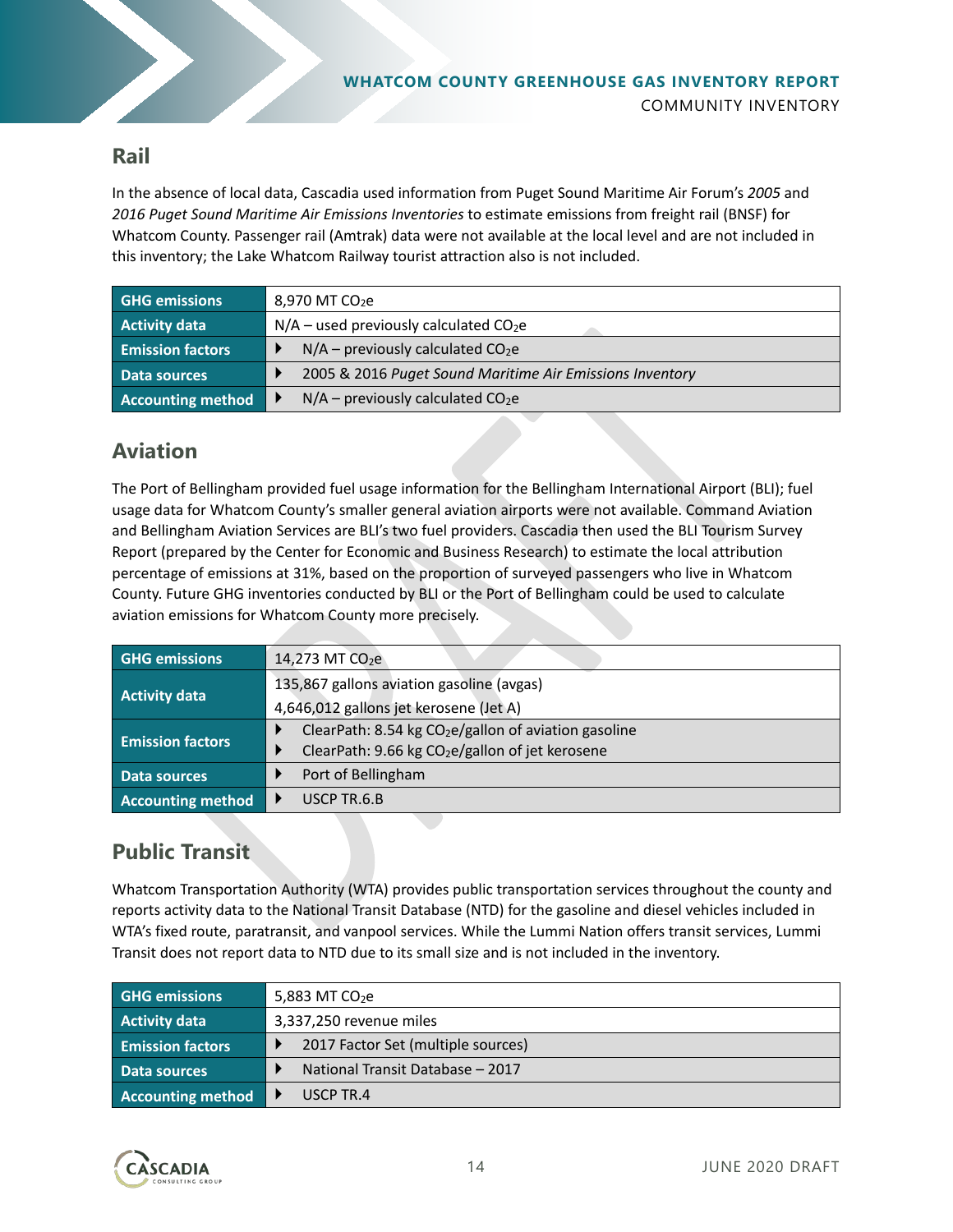

#### **Ferry**

The County operates the Lummi Island Ferry (Whatcom Chief), travelling between Lummi Island and the mainland.

| <b>GHG emissions</b>     | 503 MT $CO2e$                    |
|--------------------------|----------------------------------|
| <b>Activity data</b>     | 48,807 gallons of diesel         |
| <b>Emission factors</b>  | <b>PSE Emissions Factor 2017</b> |
| Data sources             | Provided by Whatcom County staff |
| <b>Accounting method</b> | IGOP7.2                          |

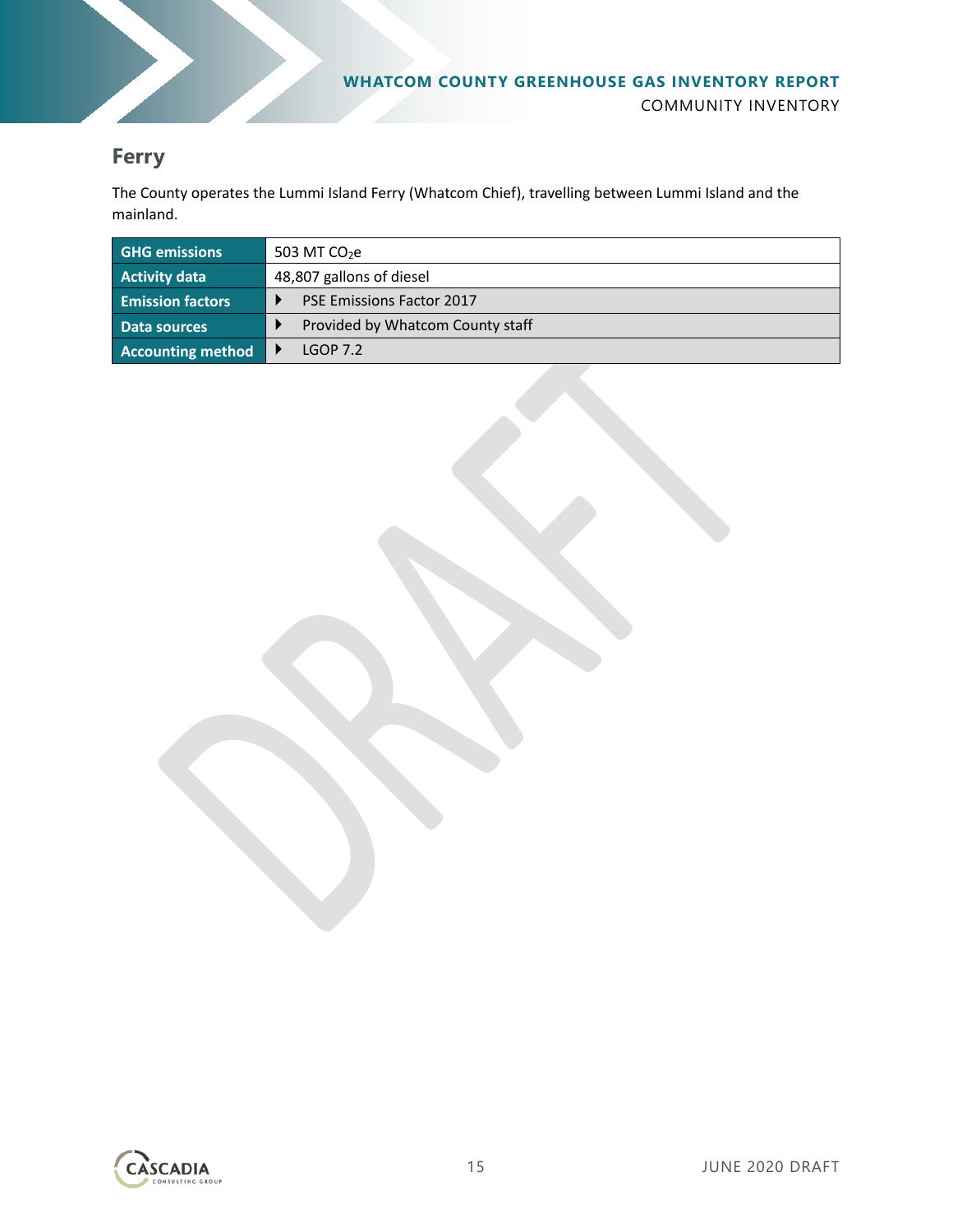

### **AGRICULTURAL EMISSIONS**

The USCP includes methodologies for estimating emissions from manure management and enteric fermentation, as described below and shown in [Figure 6.](#page-15-0)<sup>[1](#page-15-1)</sup>

<span id="page-15-0"></span>



### **Manure Treatment & Handling**

Domestic animal production is part of Whatcom County's local economy. Manure from these livestock creates methane and nitrous oxide emissions as it biodegrades. Cascadia calculated emissions based on the type of livestock and manure management system to stabilize or store livestock manure.

| <b>GHG emissions</b>     | $220,318$ MT CO <sub>2</sub> e                                          |
|--------------------------|-------------------------------------------------------------------------|
| <b>Activity data</b>     | 140,134,200 kg volatile solids / year                                   |
| <b>Emission factors</b>  | USCP Tables A.2.1.1; A.2.1.2; A.2.1.3                                   |
| Data sources             | Livestock populations provided by Washington State University Extension |
| <b>Accounting method</b> | USCP A.2.1.3; A.2.3.3                                                   |

#### **Enteric Fermentation**

Methane is produced during animal digestion through enteric fermentation. Ruminant livestock such as cattle, sheep, and goats produce higher levels of methane because of the fermentation that occurs in their specialized digestive systems. Cascadia calculated emissions from enteric fermentation based on livestock types and the emissions factor associated with their digestive systems.

| <b>GHG emissions</b>     | 204,062 MT CO <sub>2</sub> e                                            |
|--------------------------|-------------------------------------------------------------------------|
| <b>Activity data</b>     | 52,868 heads of livestock                                               |
| <b>Emission factors</b>  | USCP Tables A.1.1 and A.1.2                                             |
| Data sources             | Livestock populations provided by Washington State University Extension |
| <b>Accounting method</b> | USCP $A.1.3$                                                            |

<span id="page-15-1"></span><sup>1</sup> *If Whatcom County seeks to include additional emissions from other agricultural activities, such as fertilizer and pesticide application, they can be added through the agricultural process dropdown menu. However, all the calculations would need to be done manually outside of ClearPath and entered directly as emissions of CO2, CH4, and N2O.*

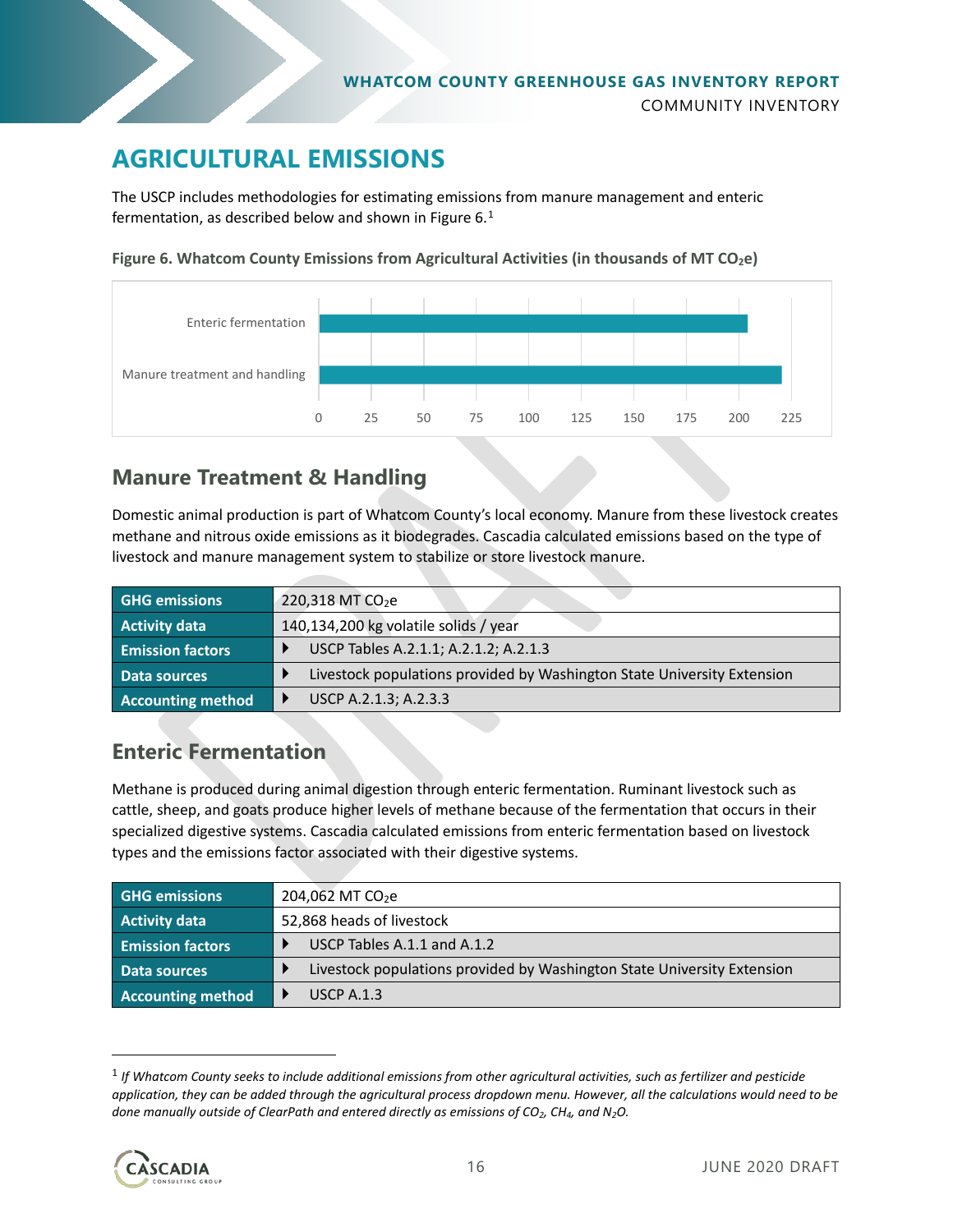

### **SOLID WASTE**

As shown i[n Figure 7](#page-16-0) below, emissions from waste generation make up nearly 80% of Whatcom County's total solid waste-related emissions. Emissions from transporting waste contributes the next largest portion of the county's solid waste emissions.

<span id="page-16-0"></span>**Figure 7. Whatcom County Solid Waste Emissions (in metric tons of CO2e)**



### **Waste Generation**

Cascadia used 2017 county waste generation data (reported to the Washington State Department of Ecology) to estimate current and future methane emissions attributed to this inventory year. Emissions are calculated based on the type and mass of waste sent to landfill and landfill gas capture rate.

Only organic waste types were included in these estimates (municipal/commercial solid waste and wood waste) because they generate methane (CH<sub>4</sub>)—a potent greenhouse gas—as they decompose. Inert wastes are not expected to product significant greenhouse gas emissions when landfilled, though emissions could be generated if these wastes were combusted in the future.

| <b>GHG emissions</b>     | 68,585 MT CO <sub>2</sub> e                                                                 |
|--------------------------|---------------------------------------------------------------------------------------------|
| <b>Activity data</b>     | 166,489 tons of waste                                                                       |
| <b>Emission factors</b>  | Washington State Department of Ecology 2015-2016 - Overall                                  |
|                          | Washington State Department of Ecology - Solid Waste Disposal Annual                        |
| Data sources             | Summary, Recoverable and Non-Recoverable Wastes Generated in<br>Washington State, 1994-2017 |
| <b>Accounting method</b> | USCP SW.4.1                                                                                 |

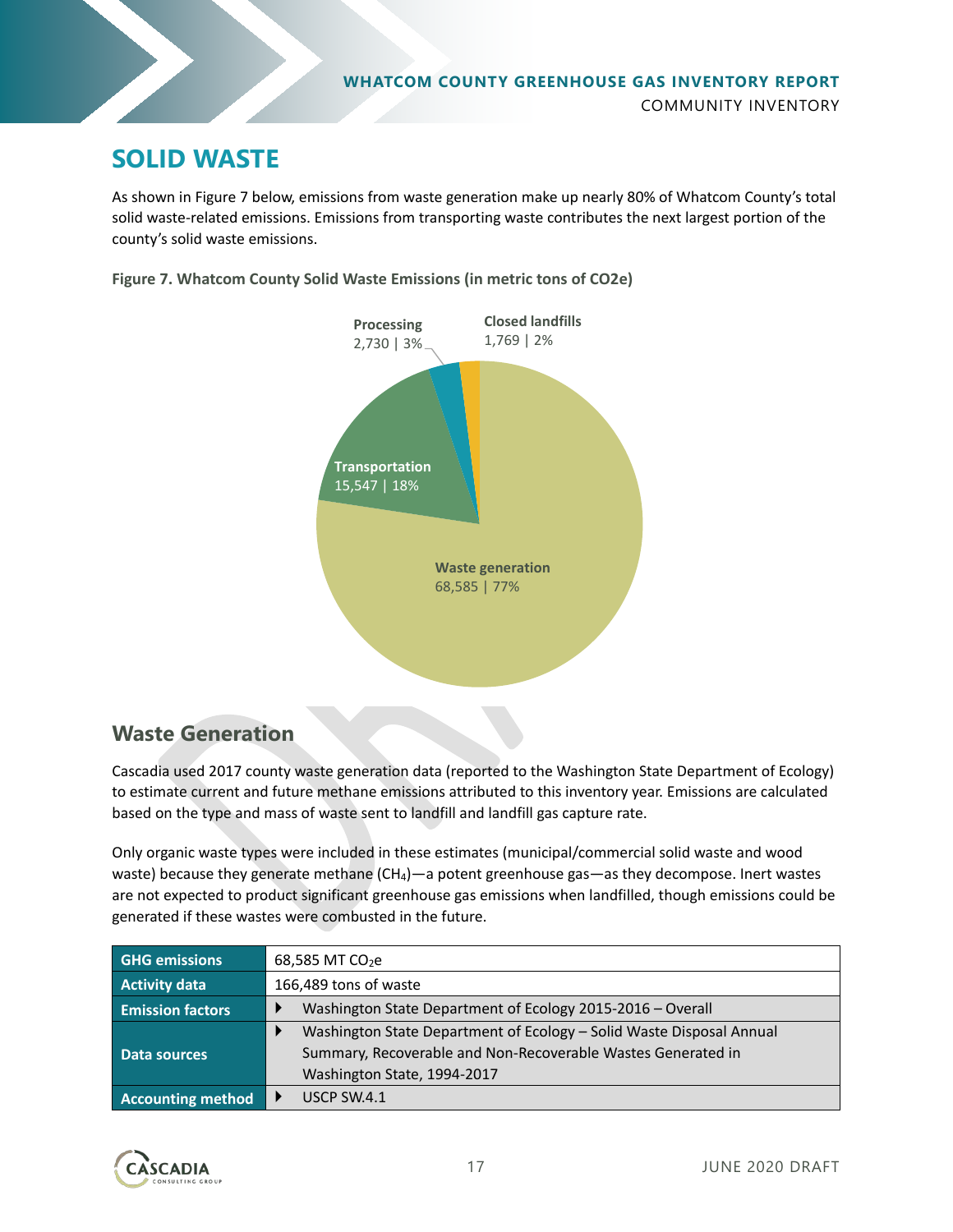#### **WHATCOM COUNTY GREENHOUSE GAS INVENTORY REPORT** COMMUNITY INVENTORY

### **Transportation**

Whatcom County's municipal/commercial waste is transported to the Columbia Ridge Landfill (Arlington, Oregon); Cowlitz County Headquarters Landfill (WA); Greater Wenatchee Regional Landfill (WA); Roosevelt Regional Landfill MSW in Klickitat County (WA); and Spokane Regional Waste-to-Energy Facility (WA). Wood waste from Whatcom County is sent to the Columbia Ridge Landfill. Cascadia estimated emissions from the transportation of this waste based on tonnage and distance to receiving landfills and other waste facilities.

| <b>GHG</b> emissions     | 15,547 MT $CO2e$                                                    |
|--------------------------|---------------------------------------------------------------------|
| <b>Activity data</b>     | 166,489 wet short tons; 667 round-trip miles                        |
| <b>Emission factors</b>  | ClearPath: 0.00014 MTCO <sub>2</sub> e/wet short ton-mile           |
|                          | Washington State Department of Ecology, Solid Waste Disposal Annual |
| Data sources             | Summary, Recoverable and Non-Recoverable Wastes Generated in        |
|                          | Washington State, 1994-2017                                         |
| <b>Accounting method</b> | USCP SW.6                                                           |

#### **Processing**

Process emissions come from powering the equipment necessary to manage the waste facility. Since all of Whatcom County's waste is sent to facilities outside of the county, these process emissions are included in the communitywide inventory.

| <b>GHG emissions</b>     | 2,730 MT CO <sub>2</sub> e                                           |
|--------------------------|----------------------------------------------------------------------|
| Activity data            | 166,489 wet short tons                                               |
| <b>Emission factors</b>  | ClearPath: 0.0164 MTCO <sub>2</sub> e per wet short ton              |
|                          | Washington State Department of Ecology - Solid Waste Disposal Annual |
| Data sources             | Summary, Recoverable and Non-Recoverable Wastes Generated in         |
|                          | Washington State, 1994-2017                                          |
| <b>Accounting method</b> | USCP SW.5                                                            |

### **Closed Landfills**

While Whatcom County does not maintain any active landfills, it does manage six closed landfills: Cedarville, Birch Bay, Point Roberts PW, Point Roberts Park, Y Road Landfill I, and Y Road Landfill II. These closed landfills continue to emit a small amount of methane, which Cascadia estimated using a USEPA model based on the waste in place and landfill gas collection systems at each landfill.

| <b>GHG emissions</b>     | 1,769 MT $CO2e$                     |
|--------------------------|-------------------------------------|
| Activity data            | 310,616 tons of waste in place      |
| <b>Emission factors</b>  | Built into USEPA FOD Model          |
| Data sources             | Whatcom County Department of Health |
| <b>Accounting method</b> | USEPA First Order Decay (FOD) Model |

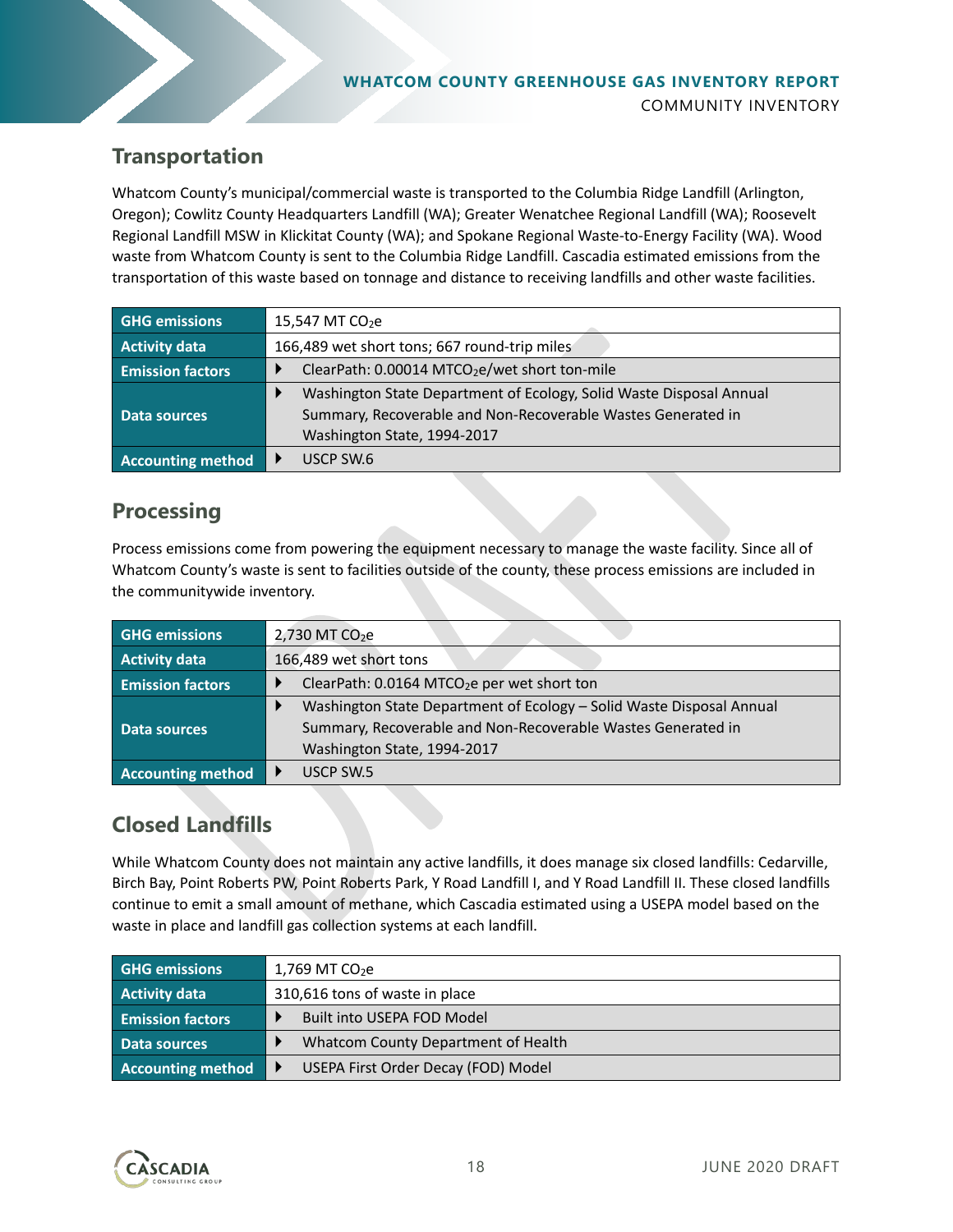

### **WATER & WASTEWATER**

As shown i[n Figure 8](#page-18-0) below, fugitive emissions from septic systems make up the majority (85%) of Whatcom County's wastewater emissions. Emissions from combustion of biosolids and sludges is the next largest portions of the County's wastewater emissions.



<span id="page-18-0"></span>**Figure 8. Whatcom County Emissions from Wastewater Treatment Activities (MT CO<sub>2</sub>e)** 

### **Fugitive Emissions from Septic Systems**

Septic tanks collect and process wastewater in underground tanks usually owned by private, residential owners. The sewage in the system is not exposed to air, but some methane is produced and escapes from the septic systems when microorganisms biodegrade the soluble organic material found in waste. Cascadia estimated fugitive methane emissions from septic systems based on the population served (derived from the total number of septic systems in the county multiplied by average Whatcom County household size).

| <b>GHG emissions</b>     | 7,736 MT CO <sub>2</sub> e                                        |
|--------------------------|-------------------------------------------------------------------|
| <b>Activity data</b>     | 28,340 septic systems                                             |
| <b>Emission factors</b>  | ClearPath: 0.048213 MT CH <sub>4</sub> /daily kg BOD <sub>5</sub> |
| Data sources             | Whatcom County Health Department                                  |
| <b>Accounting method</b> | USCP WW.11(alt)                                                   |

#### **Emissions from Wastewater Treatment Lagoons**

Lagoons treat wastewater through a combination of biological, physical, and chemical processes. Methane is produced during the anaerobic phase of this process. Cascadia calculated emissions from lagoons for the Lynden Wastewater Treatment based on the site-specific data biochemical oxygen demand (BOD<sub>5</sub>) load.

| <b>GHG emissions</b>    | 113 MT $CO2e$                                                    |
|-------------------------|------------------------------------------------------------------|
| <b>Activity data</b>    | 2,300 kg $BOD5/day$                                              |
| <b>Emission factors</b> | ClearPath: 1.7532 MT CH <sub>4</sub> / daily kg BOD <sub>5</sub> |
| Data sources            | Lynden Wastewater Treatment Plant                                |
| Accounting method       | USCP WW.6                                                        |

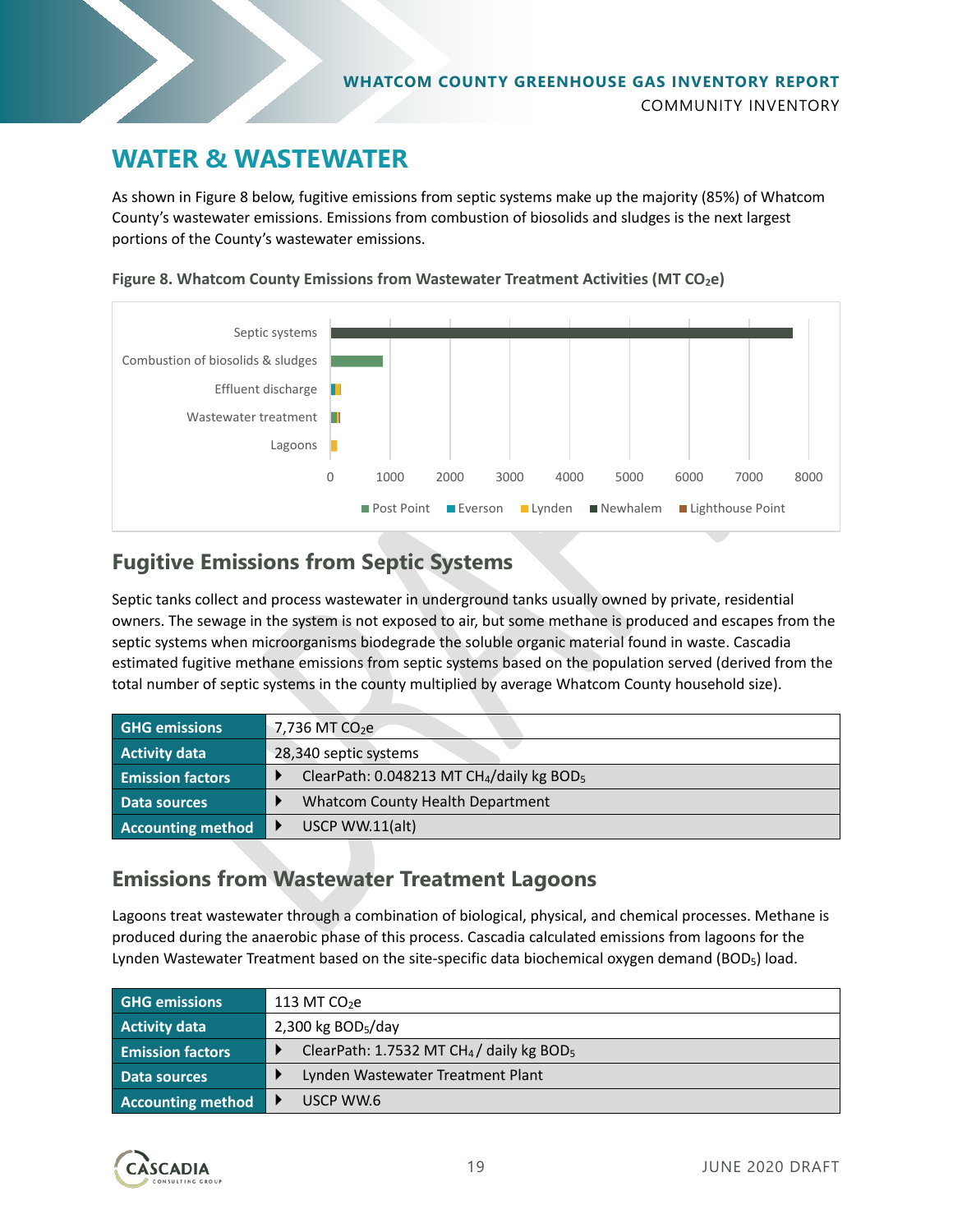

### **Process N2O from Effluent Discharge to Rivers & Estuaries**

The Everson, Newhalem, and Lynden Wastewater Treatment Plants discharge treated wastewater into water bodies, such as lakes, rivers, and Puget Sound. Cascadia used the population-based method to calculate associated nitrous oxide  $(N_2O)$  emissions.

| <b>GHG</b> emissions     | $175$ MT $CO2e$                               |
|--------------------------|-----------------------------------------------|
| <b>Activity data</b>     | 18,710 people served                          |
| <b>Emission factors</b>  | ClearPath: 0.005 kg $N_2O$ / kg N in effluent |
| Data sources             | Everson Wastewater Treatment Plant            |
|                          | Newhalem Wastewater Treatment Plant           |
|                          | Lynden Wastewater Treatment Plant             |
| <b>Accounting method</b> | USCP WW.12(alt)                               |

### **Emissions from Combustion of Biosolids & Sludges**

Wastewater treatment processes generate sludges, which are concentrated and collected in settling basins. Plants often use anaerobic digesters to stabilize the sludges, producing a final product called biosolids. Anaerobic digestion of sludges and other organic wastes also produces biogas containing methane. Biosolids leaving the digester contain organics that may be combusted, and organics in undigested sludges may also be combusted. The Post Point Wastewater Treatment Facility reported combusting these biosolids and sludges.

| <b>GHG emissions</b>     | 879 MT CO <sub>2</sub> e                                        |
|--------------------------|-----------------------------------------------------------------|
| <b>Activity data</b>     | 3,678 MT biosolids/sludges incinerated                          |
| <b>Emission factors</b>  | ClearPath: 9.7 g/MT CH <sub>4</sub> ; 900 g/MT N <sub>2</sub> O |
| Data sources             | Post Point Wastewater Treatment Plant                           |
| <b>Accounting method</b> | USCP WW.4; WW.5                                                 |

### **Emissions from Wastewater Treatment**

The removal of nitrogen by biological nitrification and denitrification is a two-step treatment process that results in GHG emissions: 1) ammonia is converted aerobically to nitrate (nitrification); and 2) nitrates are converted to N2O (denitrification). Cascadia used the population-based method to calculate emissions.

| <b>GHG</b> emissions     | 157 MT $CO2e$                               |
|--------------------------|---------------------------------------------|
| <b>Activity data</b>     | 124,536 people served                       |
| <b>Emission factors</b>  | ClearPath: 3.2 g $N_2O$ / person            |
| Data sources             | Everson Wastewater Treatment Plant          |
|                          | Newhalem Wastewater Treatment Plant         |
|                          | Lynden Wastewater Treatment Plant           |
|                          | Lighthouse Point Wastewater Treatment Plant |
|                          | Post Point Wastewater Treatment Plant       |
| <b>Accounting method</b> | USCP WW.7; WW.8                             |

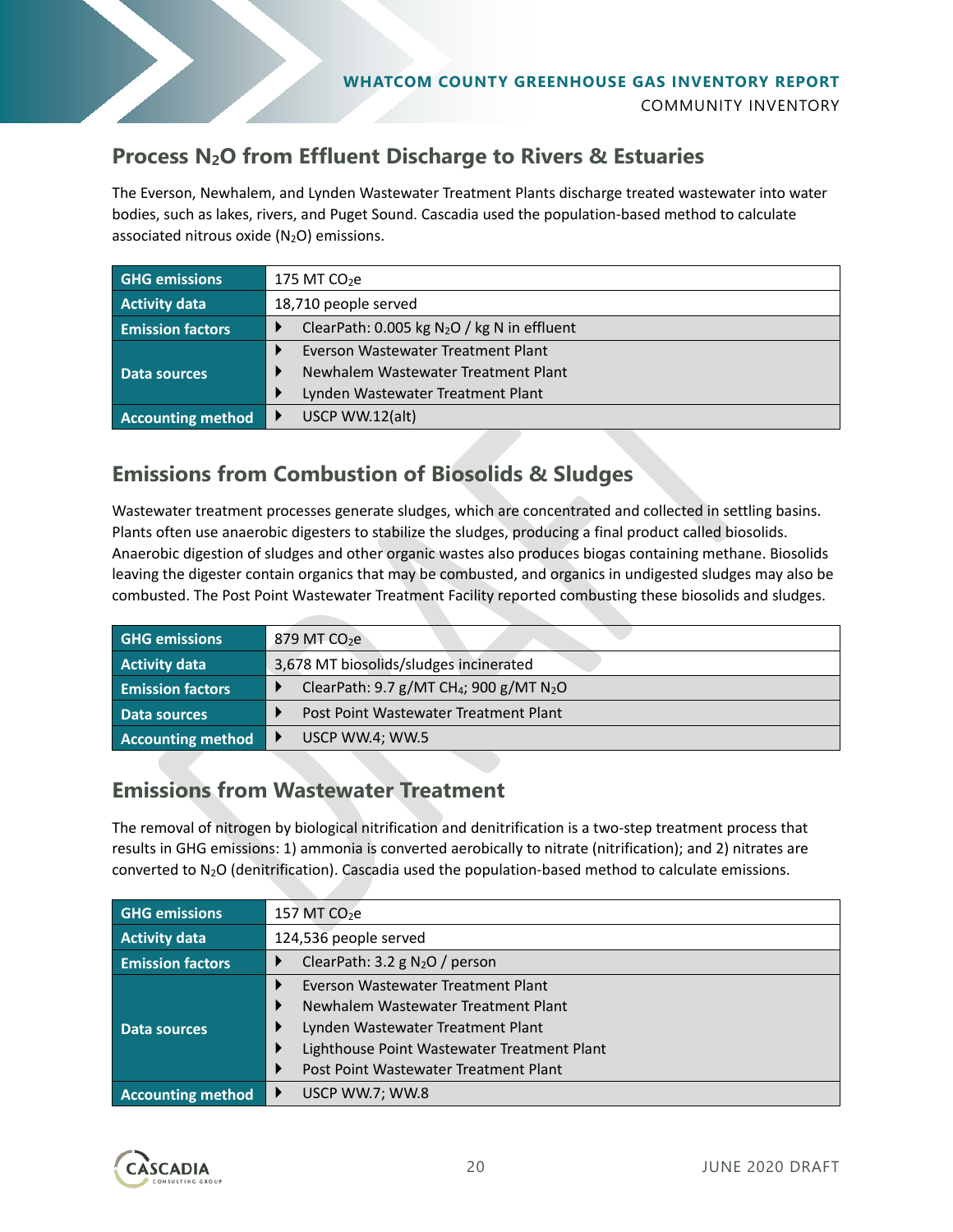### <span id="page-20-0"></span>**EMISSIONS & REMOVALS FROM TREES**

Trees and land conversion contribute to net GHG flux—that is, the difference in removals versus emissions. GHG inventories for lands are reported in six land use categories: forest land, grassland, cropland, wetland, settlement, and other land coverage such as barren, snow, or ice. Whatcom County has large areas of forests and tree cover that both emit and remove, or sequester, carbon.

In August 2019, ICLEI unveiled new guidance in the form of "Appendix J: Forest Land and Trees" to the U.S. Community Protocol. This protocol was developed in partnership with the Woods Hole Research Center and World Resources Institute and piloted using data from three U.S. counties, including Whatcom County.<sup>[2](#page-20-2)</sup>

Cascadia included calculations from ICLEI's analysis to complete Whatcom County's 2017 communitywide inventory. Two slightly different time periods were used based on available data: 2001-2011 for trees within forests; and 2000-2010 for trees outside of forests. Cascadia applied the estimated GHG values for the entire land base of Whatcom County (the county boundaries, or "Whatcom total") as part of the inventory.

As shown i[n Table 3,](#page-20-1) the net flux is -3,964,569 MT CO<sub>2</sub>e, with forest sequestration as the largest source of removals and forest harvest as the largest source of emissions.

| <b>IPCC Reporting Categories</b>                  | MT CO <sub>2</sub> e |
|---------------------------------------------------|----------------------|
| <b>Forests Remaining Forests</b>                  | $-3,955,881$         |
| Forest sequestration                              | $-5,122,273$         |
| <b>Forest harvest</b>                             | 1,393,897            |
| <b>Harvested Wood Products</b>                    | -599,387             |
| Other forest disturbance                          | 371,882              |
| <b>Non-forest Converted to Forests</b>            | $-7,214$             |
| Non-forest $\rightarrow$ Forest                   | $-7,214$             |
| <b>Forests Converted to Non-Forest</b>            | 162,676              |
| Forest $\rightarrow$ Grassland                    | 122,188              |
| Forest $\rightarrow$ Other lands                  | 27,096               |
| Forest $\rightarrow$ Settlement                   | 13,392               |
| <b>Non-Forest Land Use Categories/Transitions</b> | $-164,150$           |
| Trees outside forest (emission)                   | 301,981              |
| Trees outside forest (removals)                   | -466,131             |
| <b>Net Emissions</b><br>$-3,964,569$              |                      |

<span id="page-20-1"></span>**Table 3. Summary of Whatcom County Greenhouse Gases from Forests and Trees**

<span id="page-20-2"></span><sup>2</sup> ICLEI, *[Communities Now Better Equipped to Include Trees in Climate Action Planning](https://icleiusa.org/communities-now-better-equipped-to-include-trees-in-climate-action-planning/)*, August 19, 2019.

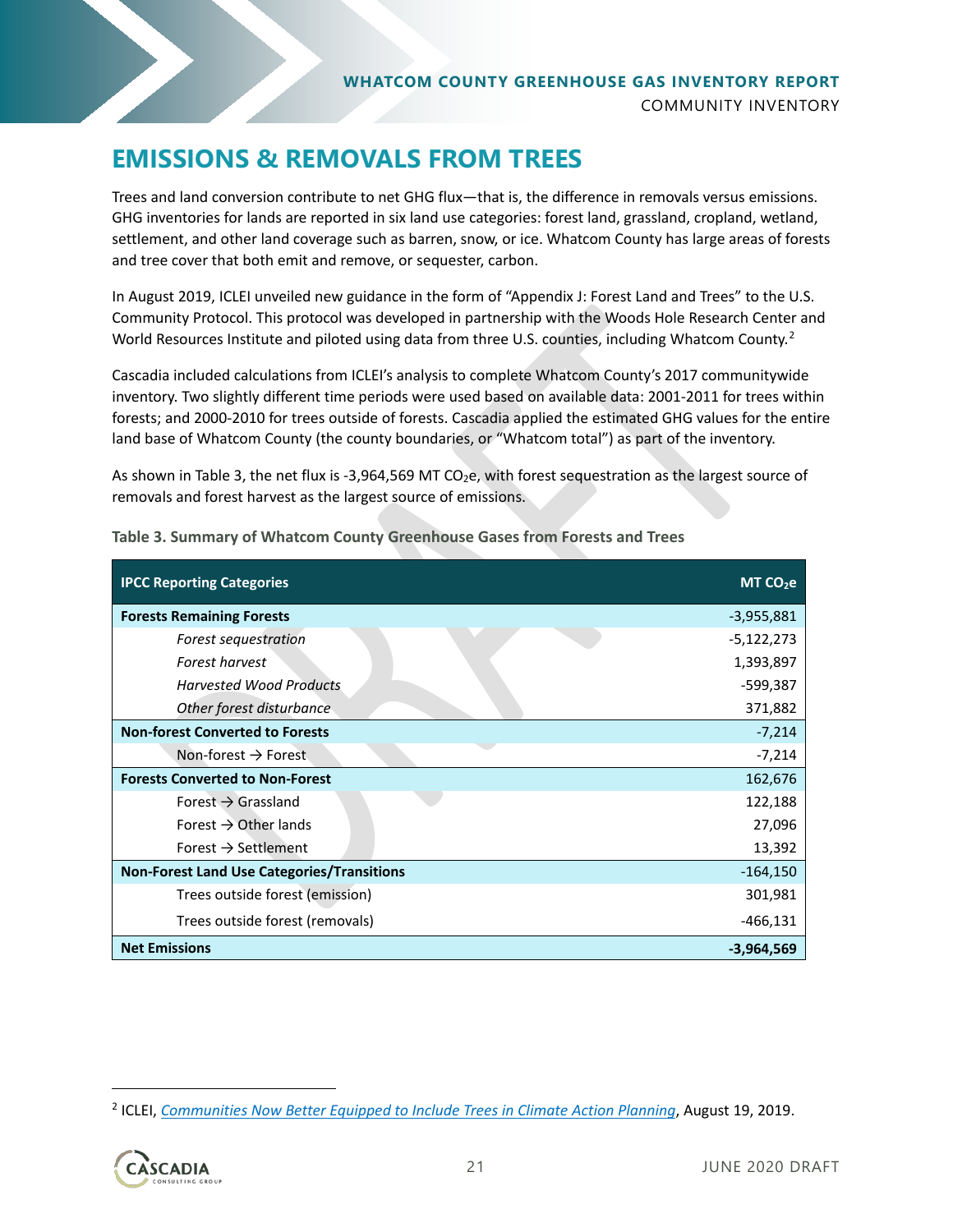### **Forests Remaining Forests**

As shown i[n Figure 9,](#page-21-0) the "Forests Remaining Forests" category includes 1) emissions from forest harvest and other "natural" disturbances, such as insects and weather; and 2) removals from forest sequestration (undisturbed forest remaining forest) and harvested wood products. Although harvest emissions from the forest are substantial during the inventory period, they are partially offset by carbon storage in long-lived wood products—that is, wood used for materials and not fuel. The net flux is presented below.

| <b>GHG emissions</b>     | $(3,955,881)$ MT CO <sub>2</sub> e               |
|--------------------------|--------------------------------------------------|
| <b>Activity data</b>     | 356,206 hectares                                 |
| <b>Emission factors</b>  | Multiple emissions factors-see detailed workbook |
| Data sources             | <b>ICLEI Pilot</b>                               |
| <b>Accounting method</b> | USCP 1.4                                         |



#### <span id="page-21-0"></span>Figure 9. Emissions and Removals from Forest Remaining Forest (in thousands of MT CO<sub>2</sub>e)

### **Non-Forests Converted to Forests**

"Non-Forests Converted to Forests" includes conversion from grassland, cropland, wetland, settlement, and other land (with lower carbon stocks than forests) to forest land.

| <b>GHG emissions</b>     | $(7,214)$ MT CO <sub>2</sub> e                   |
|--------------------------|--------------------------------------------------|
| <b>Activity data</b>     | 2,694 hectares                                   |
| <b>Emission factors</b>  | Multiple emissions factors-see detailed workbook |
| Data sources             | <b>ICLEI Pilot</b>                               |
| <b>Accounting method</b> | USCP L.4                                         |

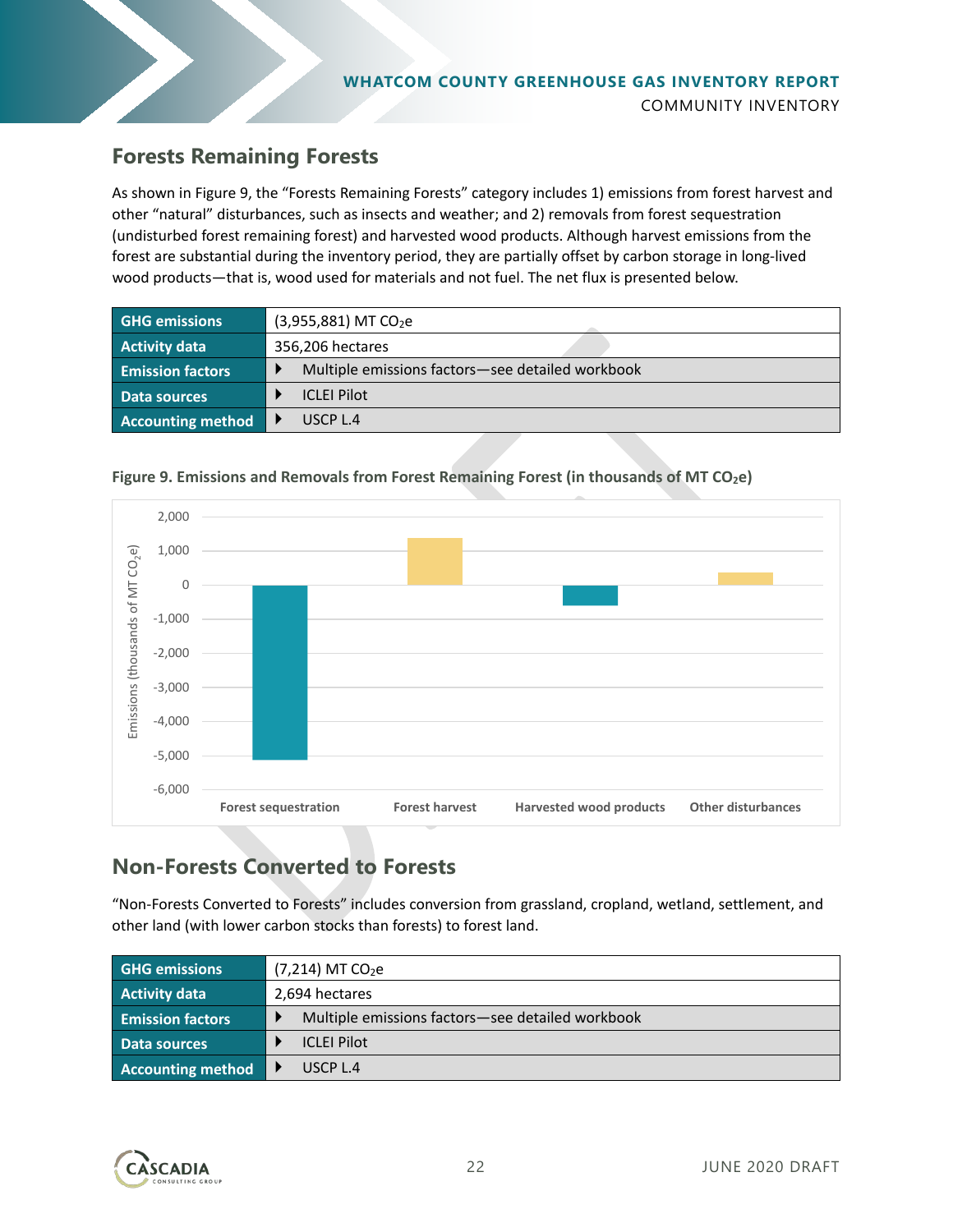

#### **Forests Converted to Non-Forest**

As shown i[n Figure 10,](#page-22-0) "Forests Converted to Non-Forest" includes emissions and removals related to forests converted to grasslands, settlement, and other lands that have lower carbon stocks than forests. The net flux is presented below.

| <b>GHG emissions</b>     | 162,676 MT CO <sub>2</sub> e                     |
|--------------------------|--------------------------------------------------|
| <b>Activity data</b>     | 9,066 hectares                                   |
| <b>Emission factors</b>  | Multiple emissions factors-see detailed workbook |
| Data sources             | <b>ICLEI Pilot</b>                               |
| <b>Accounting method</b> | USCP1.4                                          |

#### <span id="page-22-0"></span>Figure 10. Emissions from Forest Converted to Non-Forest (in thousands of MT CO<sub>2</sub>e)



### **Non-Forest Land Use Categories / Transitions**

This category includes carbon sequestration from individual trees or trees in small patches outside of forested areas. The net flux from tree cover lost, remaining, and new trees (outside of forests) is presented below.

| <b>GHG emissions</b>     | $(164, 150)$ MT CO <sub>2</sub> e                |
|--------------------------|--------------------------------------------------|
| <b>Activity data</b>     | 47,245 hectares                                  |
| <b>Emission factors</b>  | Multiple emissions factors-see detailed workbook |
| Data sources             | <b>ICLEI Pilot</b>                               |
| <b>Accounting method</b> | USCP L.5                                         |

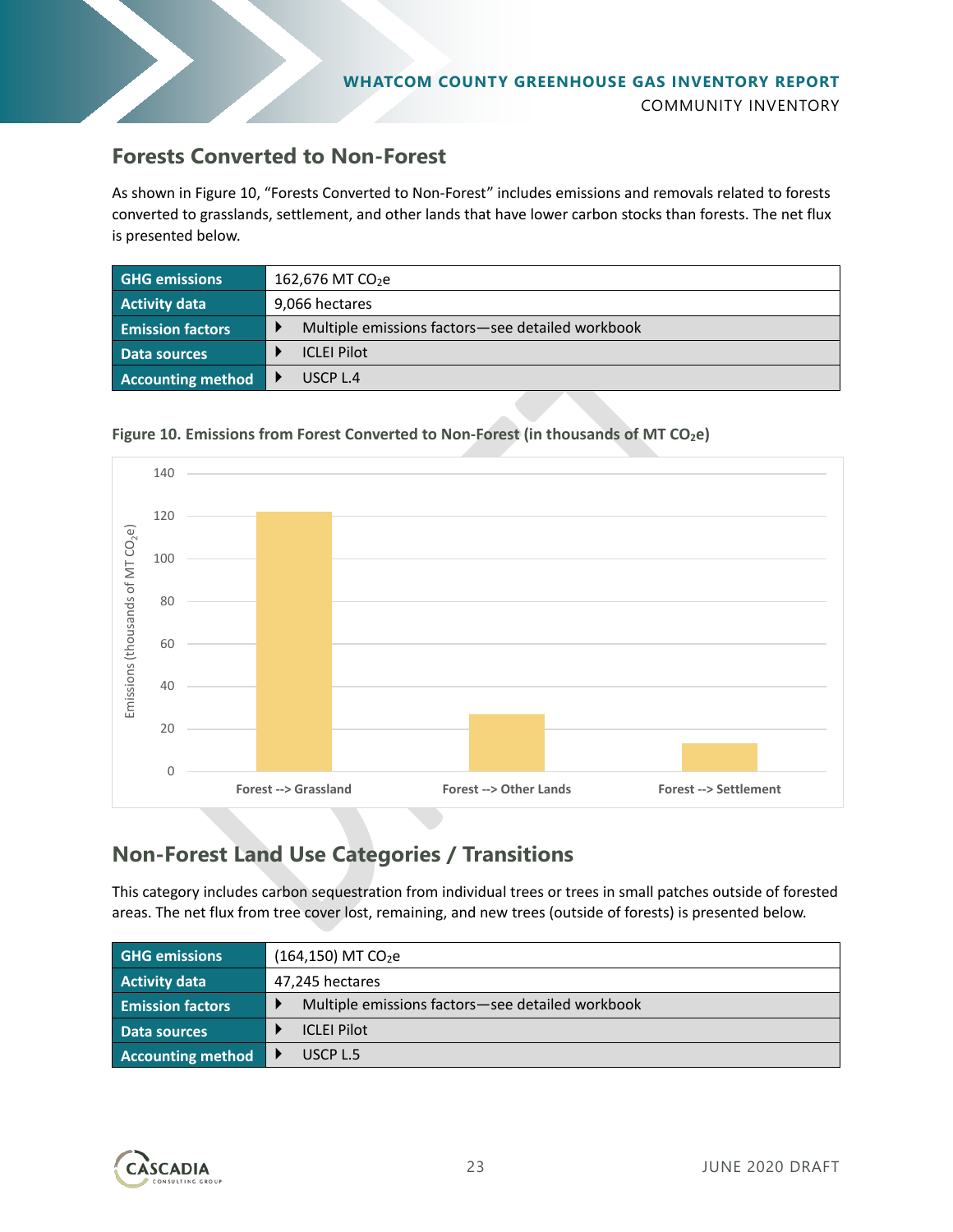

# **4. Local Government Operations Inventory**

### **OVERVIEW**

Whatcom County's local government operations were estimated to contribute 9,950 metric tons of carbon dioxide equivalent ( $CO<sub>2</sub>e$ ) emissions in 2017. As shown i[n Figure 11](#page-23-0) below, emissions from operating buildings and facilities and the County's vehicle fleet together make up over 70% of greenhouse gas emissions from local government operations. Emissions from Whatcom County's closed landfills and County employee commuting contribute the next largest portions of the County's emissions.



<span id="page-23-0"></span>**Figure 11. Whatcom County Government Operations GHG Emissions (in metric tons of CO<sub>2</sub>e)** 

### **Excluded from Government Operations Inventory**

The following components were not included in this inventory:

- **Electric power production**: Whatcom County does not own or operate any power generation facilities.
- **Transit fleet**: Public transit in Whatcom County is managed independently by Whatcom Transportation Authority, which is included in the Communitywide inventory.
- **Water & wastewater treatment**: Whatcom County does not own or operate any water/wastewater treatment facilities.

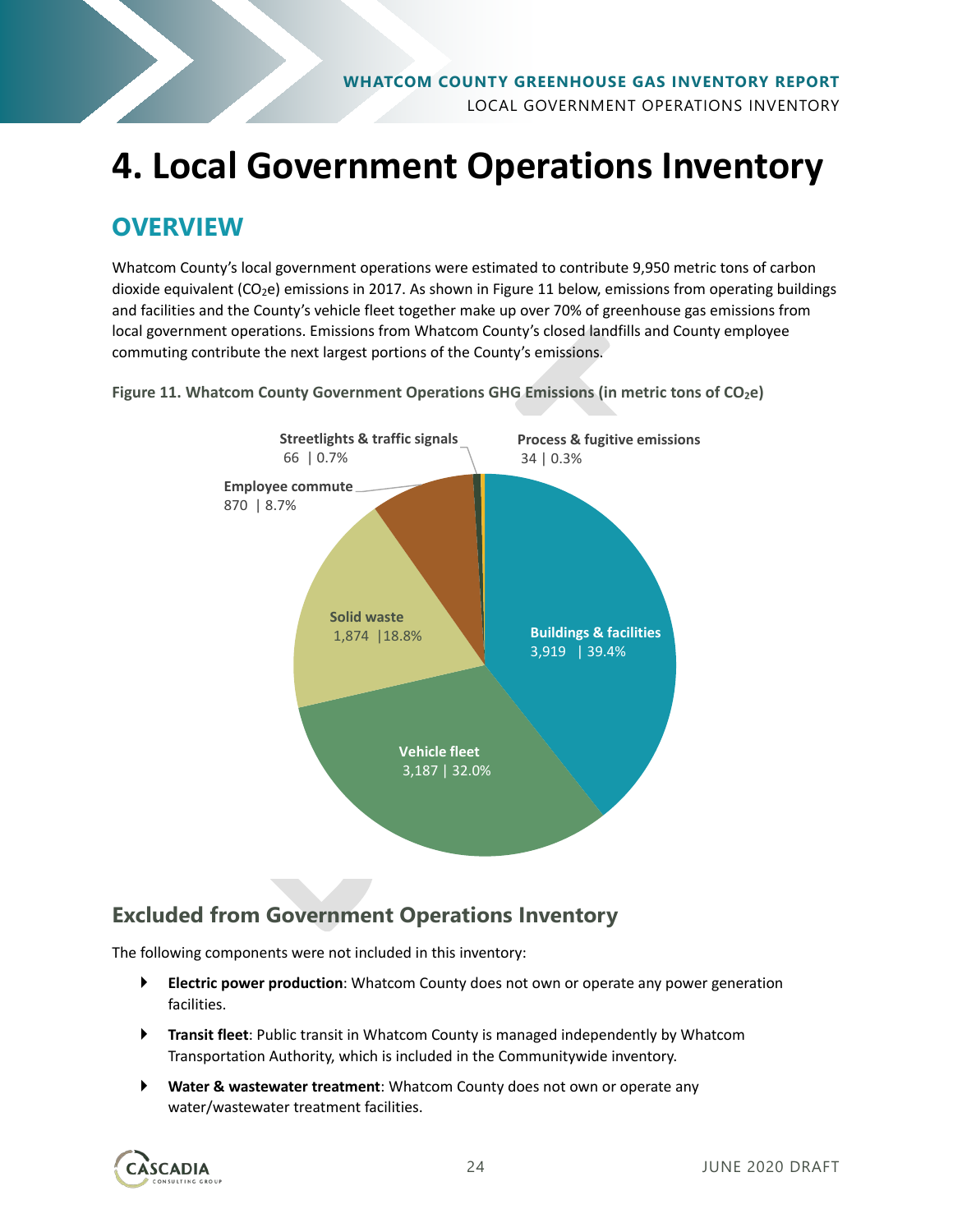### **BUILDINGS & FACILITIES**

### **Grid Electricity**

Puget Sound Energy provides electricity to Whatcom County facilities[. Figure 12](#page-24-0) shows the amount of kilowatt-hours consumed by the top 15 County buildings, and [Figure 13](#page-25-0) shows total electricity consumption by department.

| <b>GHG emissions</b>     | 2,859 MT $CO2e$                                                         |
|--------------------------|-------------------------------------------------------------------------|
| <b>Activity data</b>     | 5,841,174 kWh                                                           |
| <b>Emission factors</b>  | <b>PSE Emissions Factor 2017</b>                                        |
|                          | Average kWh by meter, per 2017 Puget Sound Energy - Voluntary Long-Term |
| Data sources             | Renewable Energy Service Agreement (contract #201705023).               |
|                          | Additional electricity usage data provided by Whatcom County staff      |
| <b>Accounting method</b> | LGOP 6.2.1                                                              |

#### <span id="page-24-0"></span>**Figure 12. Whatcom County Electricity Use: Top 15 Buildings by Usage (in thousands of kWh)**



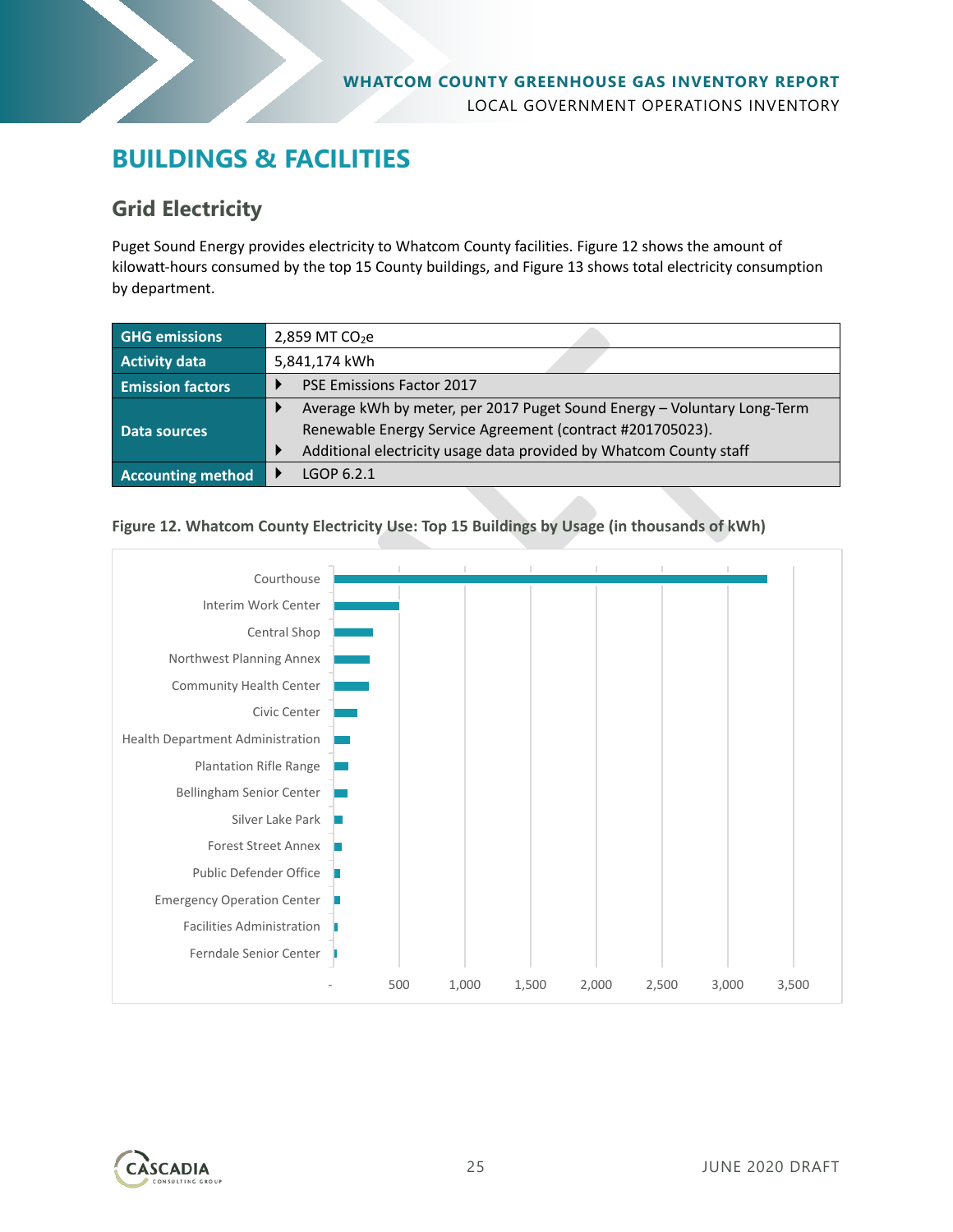



<span id="page-25-0"></span>

#### **Natural Gas**

Cascade Natural Gas Corporation (Cascade or CNGC) provides natural gas within Whatcom County. Government operations represent an estimated 1,060 MT CO<sub>2</sub>e emissions.

| <b>GHG</b> emissions     | 1,060 MT CO <sub>2</sub> e                                                         |  |  |  |  |
|--------------------------|------------------------------------------------------------------------------------|--|--|--|--|
| <b>Activity data</b>     | 199,2019 therms                                                                    |  |  |  |  |
| <b>Emission factors</b>  | ClearPath: 0.053020 MT CO <sub>2</sub> /MMBtu; 0.000005 MT CH <sub>4</sub> /MMBtu; |  |  |  |  |
|                          | 0.0000001 MT N <sub>2</sub> O/MMBtu                                                |  |  |  |  |
| <b>Data sources</b>      | Natural gas data provided by Whatcom County staff                                  |  |  |  |  |
| <b>Accounting method</b> | LGOP 6.1.1                                                                         |  |  |  |  |

### **STREETLIGHTS & TRAFFIC SIGNALS**

Puget Sound Energy provides electricity to Whatcom County facilities, including streetlights and traffic signals.

| <b>GHG emissions</b>     | 66 MT $CO2e$                                                            |  |  |  |
|--------------------------|-------------------------------------------------------------------------|--|--|--|
| <b>Activity data</b>     | 134,388 kWh                                                             |  |  |  |
| <b>Emission factors</b>  | <b>PSE Emissions Factor 2017</b>                                        |  |  |  |
|                          | Average kWh by meter, per 2017 Puget Sound Energy - Voluntary Long-Term |  |  |  |
| Data sources             | Renewable Energy Service Agreement (contract #201705023)                |  |  |  |
|                          | Additional electricity usage data provided by Whatcom County staff      |  |  |  |
| <b>Accounting method</b> | LGOP 6.2.1                                                              |  |  |  |

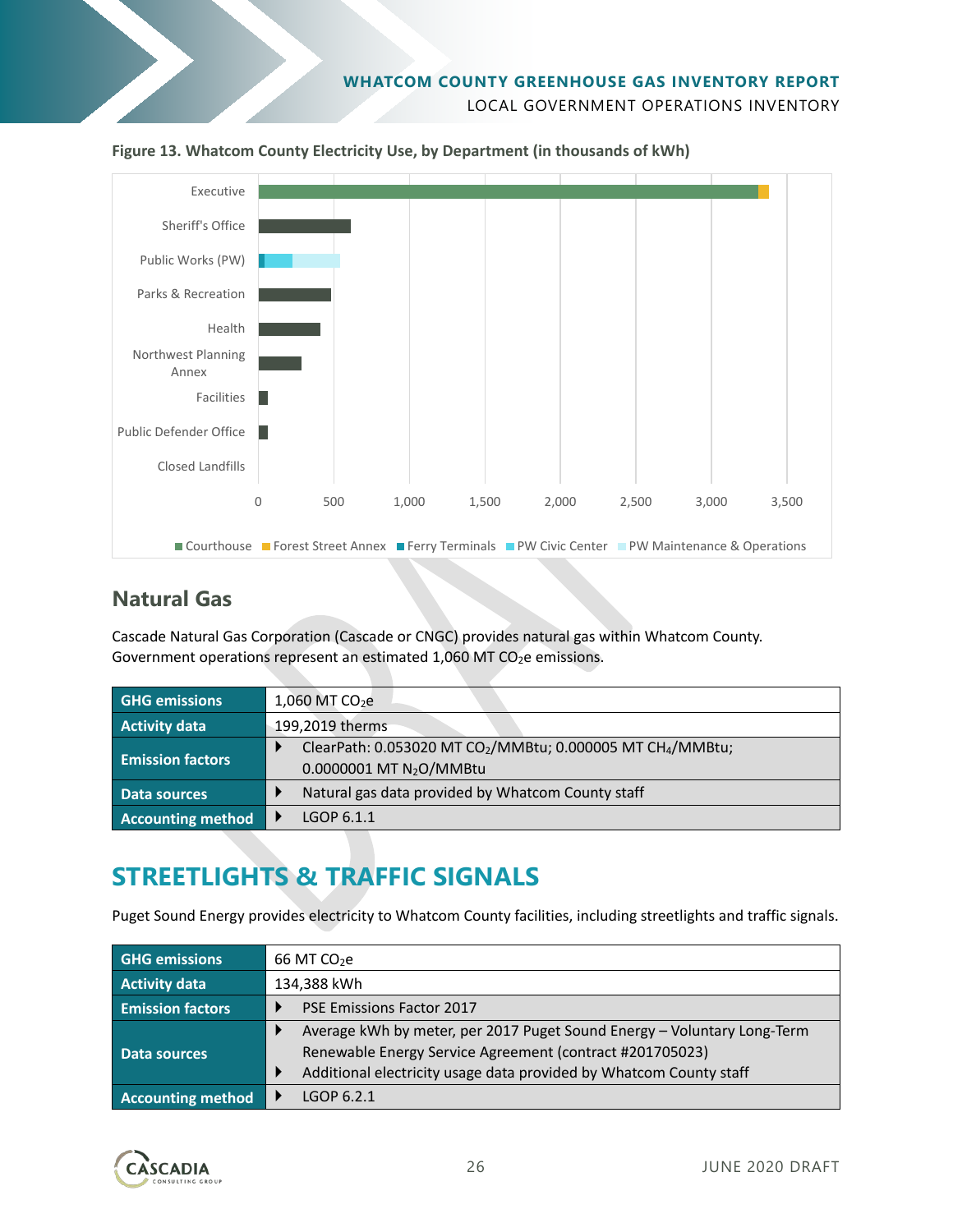

### **VEHICLE FLEET**

#### **On-Road Vehicles**

Cascadia used fuel consumption (in gallons of gasoline/diesel) and mileage totals to calculate emissions from the County's vehicle fleet.

| <b>GHG emissions</b>     | 2,684 MT $CO2e$                                                                                  |  |  |  |
|--------------------------|--------------------------------------------------------------------------------------------------|--|--|--|
| <b>Activity data</b>     | 190,205 gallons gasoline; VMT = 2,296,392. 98,707 gallons diesel; VMT = 114,264                  |  |  |  |
| <b>Emission factors</b>  | 2017 Factor Set (multiple sources)                                                               |  |  |  |
| Data sources             | <b>PSE Emissions Factor 2017</b><br>Whatcom County staff provided fuel usage report and mileage. |  |  |  |
| <b>Accounting method</b> | LGOP 7.1.1.1                                                                                     |  |  |  |

#### **Ferry**

The Lummi Island Ferry (Whatcom Chief) operates in Whatcom County, traveling between Lummi Island and the mainland.

| <b>GHG emissions</b>     | 503 MT CO <sub>2</sub> e                        |  |  |  |  |
|--------------------------|-------------------------------------------------|--|--|--|--|
| <b>Activity data</b>     | 48,807 gallons of diesel                        |  |  |  |  |
| <b>Emission actors</b>   | LGOP Table G.14                                 |  |  |  |  |
| Data sources             | Whatcom County staff provided fuel usage report |  |  |  |  |
| <b>Accounting method</b> | $LGOP$ 7.2                                      |  |  |  |  |

### **EMPLOYEE COMMUTE**

In the absence of employee commute survey data, Cascadia estimated employee commute emissions using 1) employee counts, and 2) round-trip distances between employee homes and office. American Community Survey data were used to estimate the percentage of employees who drove alone, carpooled, and took public transit (assumed to be traveling by bus).

### **Passenger Vehicles**

| <b>GHG emissions</b>     | 866 MT CO <sub>2</sub> e                                          |  |  |  |
|--------------------------|-------------------------------------------------------------------|--|--|--|
| <b>Activity data</b>     | 1,850,716 employee VMT                                            |  |  |  |
|                          | 2017 Factor Set (multiple sources)                                |  |  |  |
| <b>Emission factors</b>  | <b>PSE Emissions Factor 2017</b>                                  |  |  |  |
| Data sources             | Employee counts and commute data provided by Whatcom County staff |  |  |  |
| <b>Accounting method</b> | LGOP 12.2.1                                                       |  |  |  |

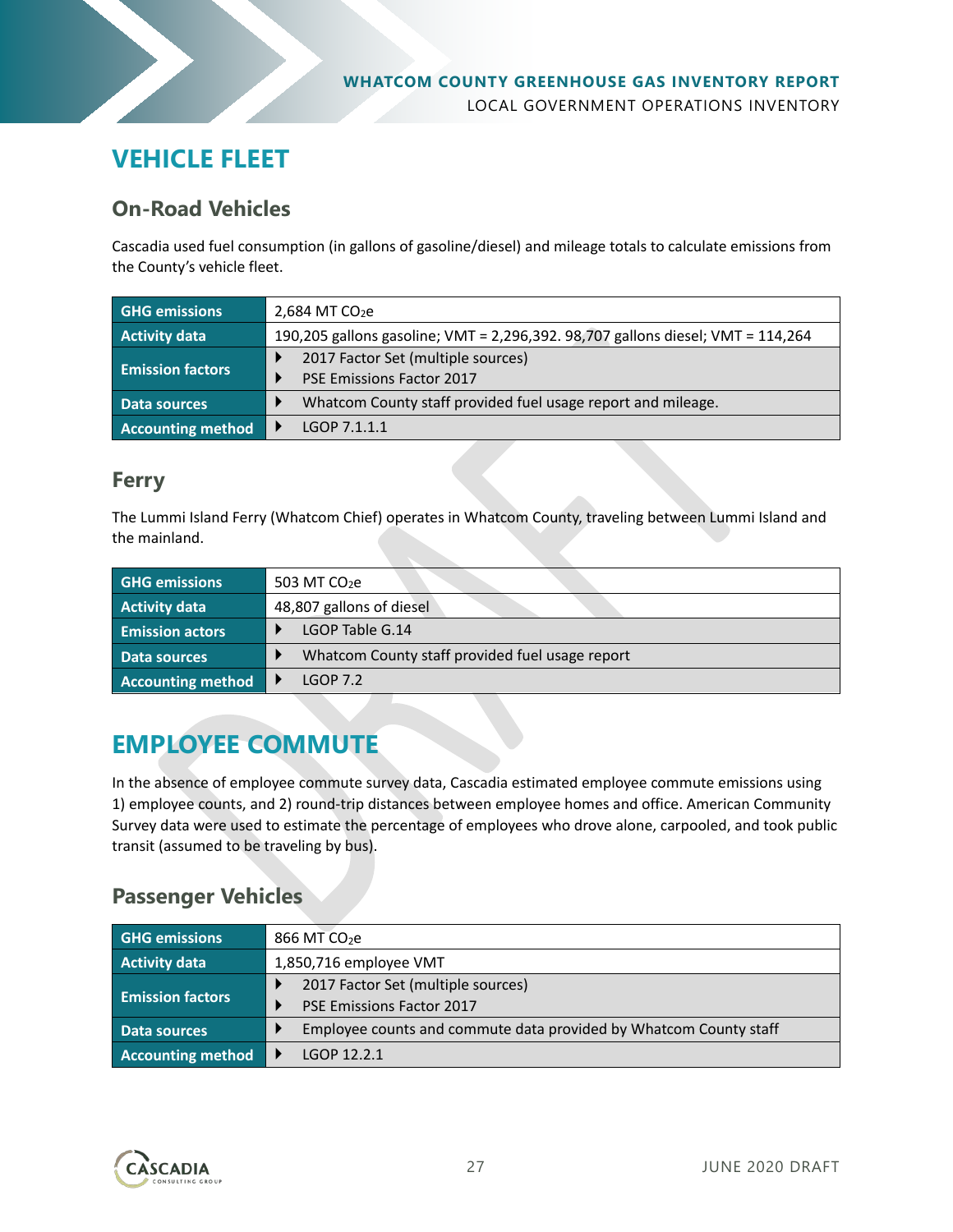

#### **Transit**

| <b>GHG emissions</b>     | 4 MT $CO2e$                                                       |  |  |  |
|--------------------------|-------------------------------------------------------------------|--|--|--|
| <b>Activity data</b>     | 61,834 employee passenger miles                                   |  |  |  |
| <b>Emission factors</b>  | 3.5991 kg/passenger mile                                          |  |  |  |
| Data sources             | Employee counts and commute data provided by Whatcom County staff |  |  |  |
| <b>Accounting method</b> | LGOP 12.2.1                                                       |  |  |  |

### **SOLID WASTE FACILITIES**

### **Closed Landfills**

While Whatcom County does not maintain any active landfills, it does manage six closed landfills: Cedarville, Birch Bay, Point Roberts PW, Point Roberts Park, Y Road Landfill I, and Y Road Landfill II. These closed landfills continue to emit a small amount of methane, which was estimated based on the waste in place and landfill gas collection systems at each landfill using a USEPA model.

| <b>GHG emissions</b>     | $1,771$ MT CO <sub>2</sub> e        |  |  |  |
|--------------------------|-------------------------------------|--|--|--|
| <b>Activity data</b>     | 310,616 tons of waste in place      |  |  |  |
| <b>Emission factors</b>  | Built into USEPA FOD Model          |  |  |  |
| Data sources             | Whatcom County Department of Health |  |  |  |
| <b>Accounting method</b> | USEPA First Order Decay (FOD) Model |  |  |  |

### **Waste Generation**

In the absence of waste tonnage data, Cascadia used monthly volumes of waste disposed by Whatcom County facilities to estimate tonnage disposed. Composition of waste is assumed to resemble the "commercial" waste stream.

| <b>GHG emissions</b>     | 103 MT $CO2$                                                  |  |  |
|--------------------------|---------------------------------------------------------------|--|--|
| <b>Activity data</b>     | 244.54 tons                                                   |  |  |
| <b>Emission factors</b>  | Washington State Department of Ecology 2015-2016 – Commercial |  |  |
| Data sources             | Waste information provided by Whatcom County staff            |  |  |
| <b>Accounting method</b> | LGOP 12.2.2                                                   |  |  |

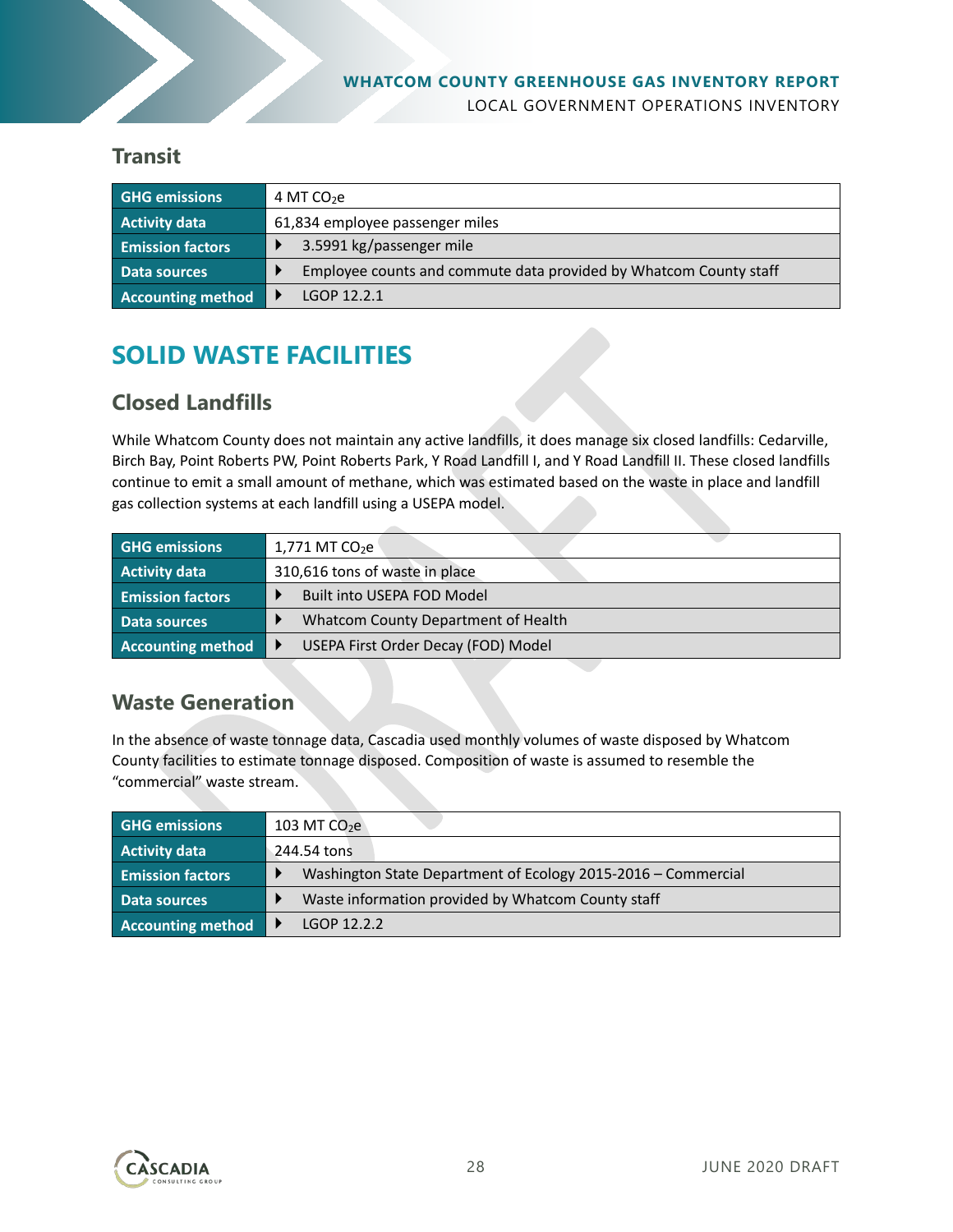

### **PROCESS & FUGITIVE EMISSIONS**

### **Refrigerant Use**

Installation, use, and disposal of refrigeration systems (e.g., air conditioners, chillers, refrigerators) can leak refrigerants that contain or consist of hydrofluorocarbons (HFC) compounds with high global warming potentials. Cascadia used the mass-balance method to calculate emissions related to Whatcom County's use of R-22 (Freon) and R-410a (Puron).

| <b>GHG emissions</b>    | 34 MT $CO2e$                                                     |  |  |  |  |
|-------------------------|------------------------------------------------------------------|--|--|--|--|
| <b>Activity data</b>    | 42 lbs fugitive gas released                                     |  |  |  |  |
| <b>Emission factors</b> | Global Warming Potential; IPCC 5th Assessment Report, 2014 (AR5) |  |  |  |  |
| Data sources            | Refrigerant data provided by Whatcom County staff                |  |  |  |  |
| Accounting method       | LGOP 6.6.1                                                       |  |  |  |  |

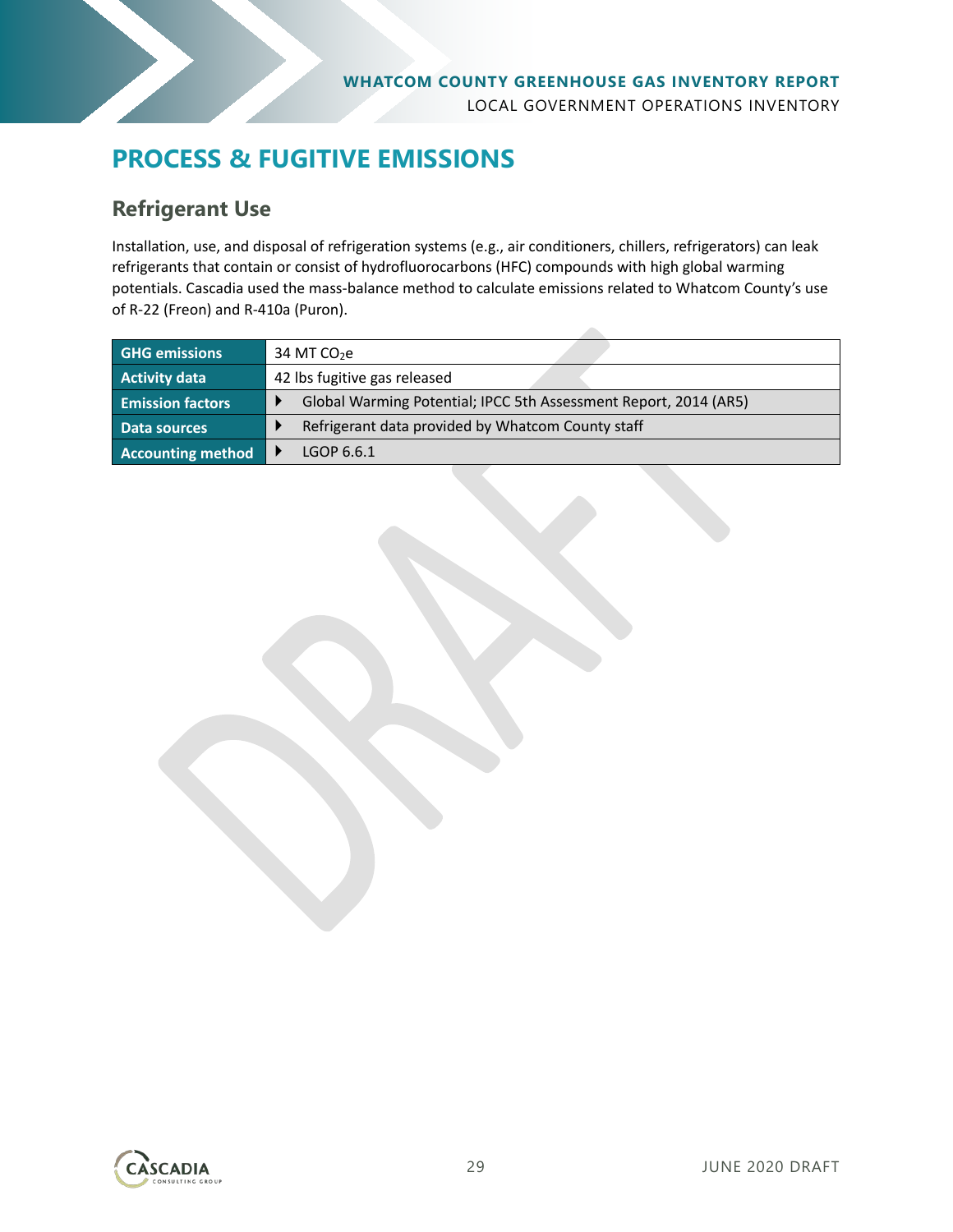

# **5. Projected and Targeted Emissions**

To guide Whatcom County's work in reducing greenhouse gas emissions over time, the Climate Impact Advisory Committee established the following targets:

- Whatcom County communitywide targets will follow state-mandated targets:
	- 45% reduction below 1990 levels by 2030.
	- 95% reduction below 1990 levels by 2050 and net-zero emissions.
- Whatcom County government operations targets:
	- 85% reduction below 2001 levels by 2030.
	- **100% reduction below 2001 levels by 2050.**

Cascadia used these targets and timelines, combined with inventory data, to prepare the figures shown figures below.

### **COMMUNITY EMISSIONS**

Cascadia used Whatcom County population figures as a proxy to model estimated community emissions back to 1990 based on 2017 emissions. Note that this figure does not include the 2000/2001 baseline or 2005 inventory totals due to significant variances in methodology, including data sources and coverage.

The light blue "Projected" wedge in [Figure 14](#page-29-0) indicates the amount of emissions currently projected based on a Business-as-Usual scenario that will need to be avoided—through a range of strategies—to achieve the 2030 and 2050 targets, as shown in yellow. The darker blue "Actual" wedge shows inventoried emissions in 2017 and estimated levels back to 1990.



<span id="page-29-0"></span>

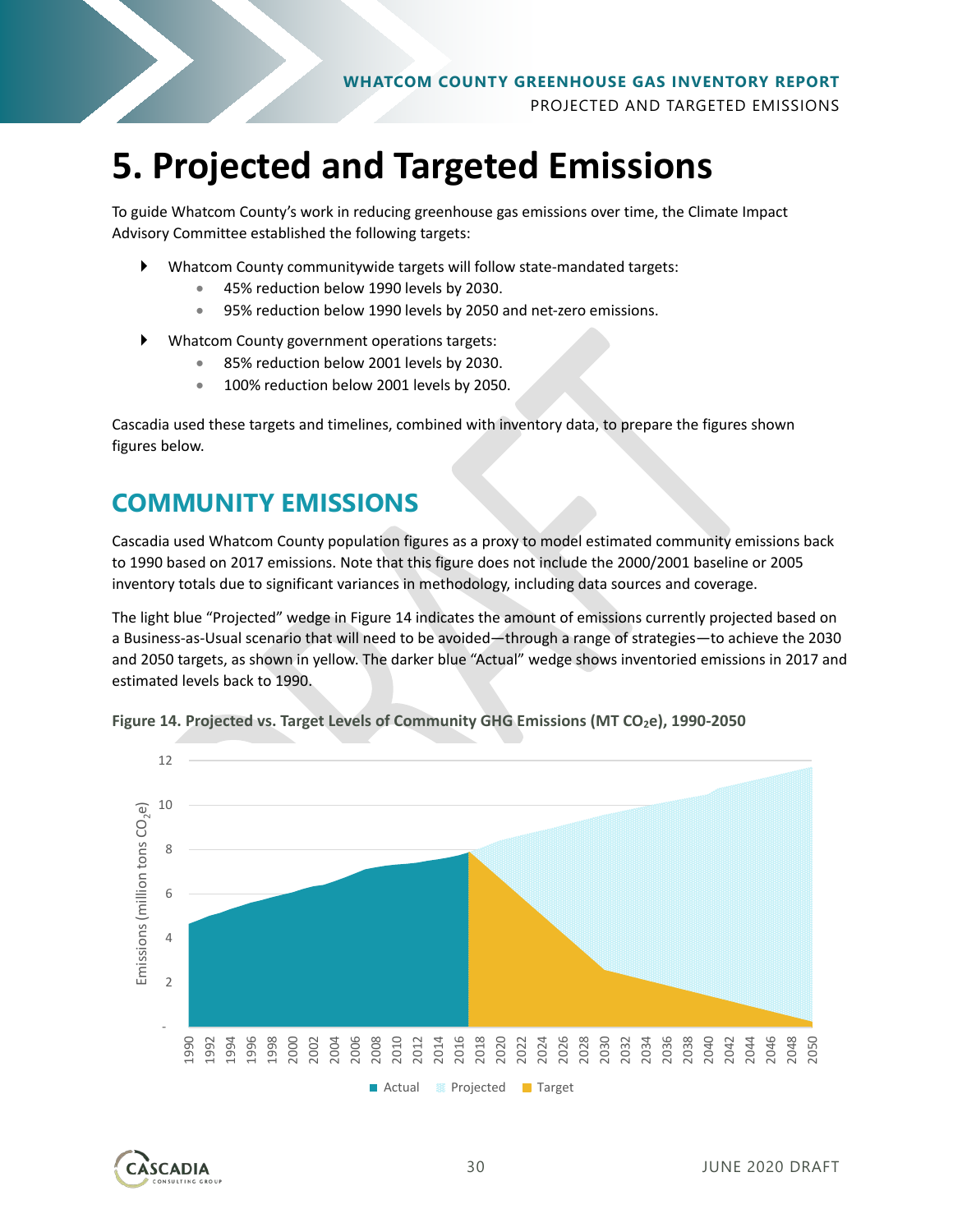

### **LOCAL GOVERNMENT OPERATIONS EMISSIONS**

Cascadia applied Whatcom County's total emissions as calculated for the 2000 baseline and 2017 inventories to estimate greenhouse gas emissions for local government operations through 2050. The light blue "Projected" wedge in [Figure 15](#page-30-0) indicates the amount of emissions currently estimated in a Business-as-Usual scenario that will need to be avoided in order to achieve the County's reduction targets for 2030 and 2050, as shown in yellow.



<span id="page-30-0"></span>Figure 15. Projected vs. Target Levels of Government Operations GHG Emissions (MT CO<sub>2</sub>e), 2000-2050

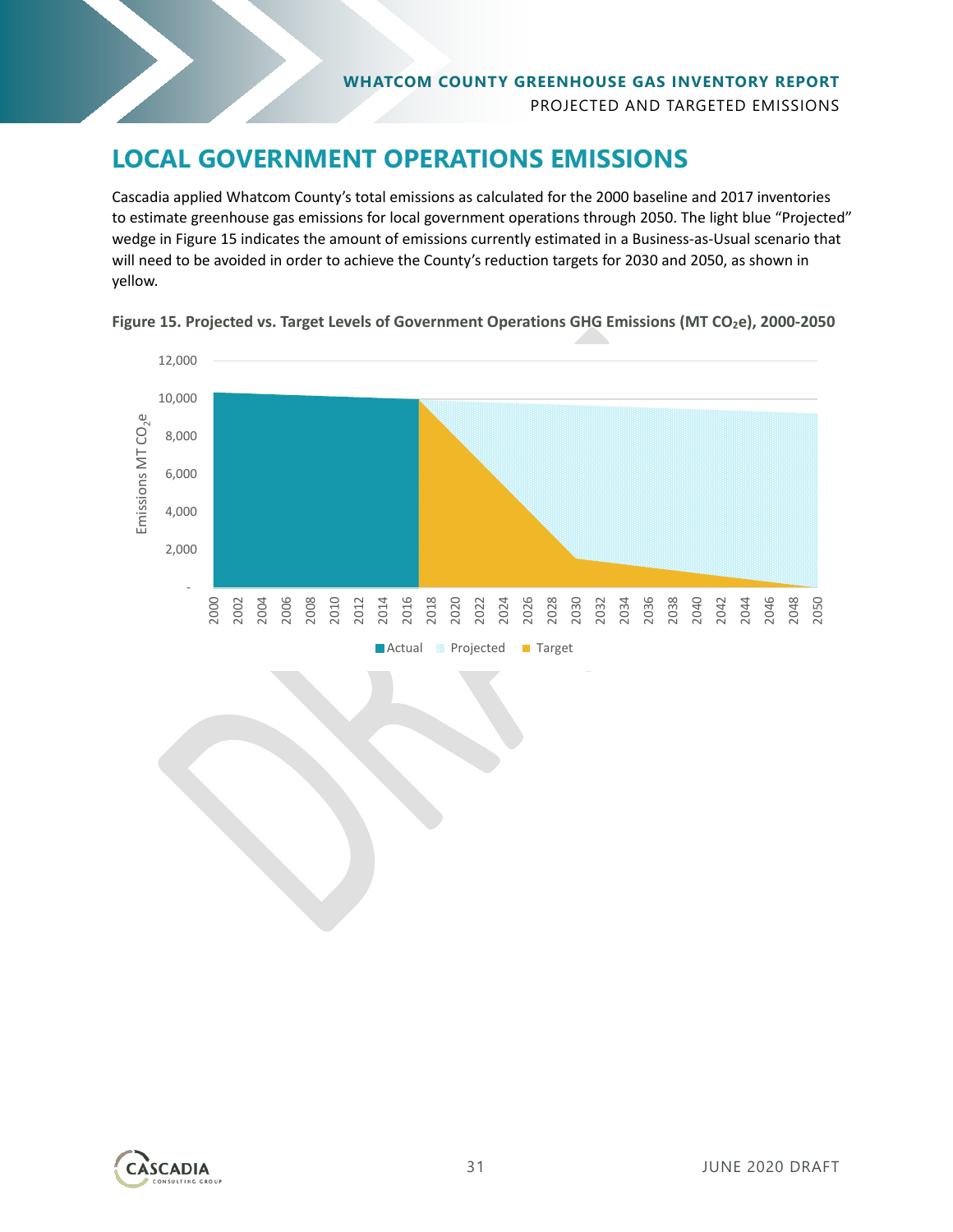# **WHATCOM COUNTY GREENHOUSE GAS INVENTORY REPORT** PROJECTED AND TARGETED EMISSIONS

Additionally, the Committee requested a trendline based on 100% reduction (net zero) below 2001 by 2035, as shown in [Figure 16.](#page-31-0) The light blue "Projected" wedge indicates the amount of emissions estimated based on a Business-as-Usual scenario that will need to be avoided in order to achieve the net-zero emissions target, shown in dark green, by 2035.



<span id="page-31-0"></span>**Figure 16. Projected vs. Net-Zero 2035 Government Operations GHG Emissions (MT CO2e), 2000-2050**